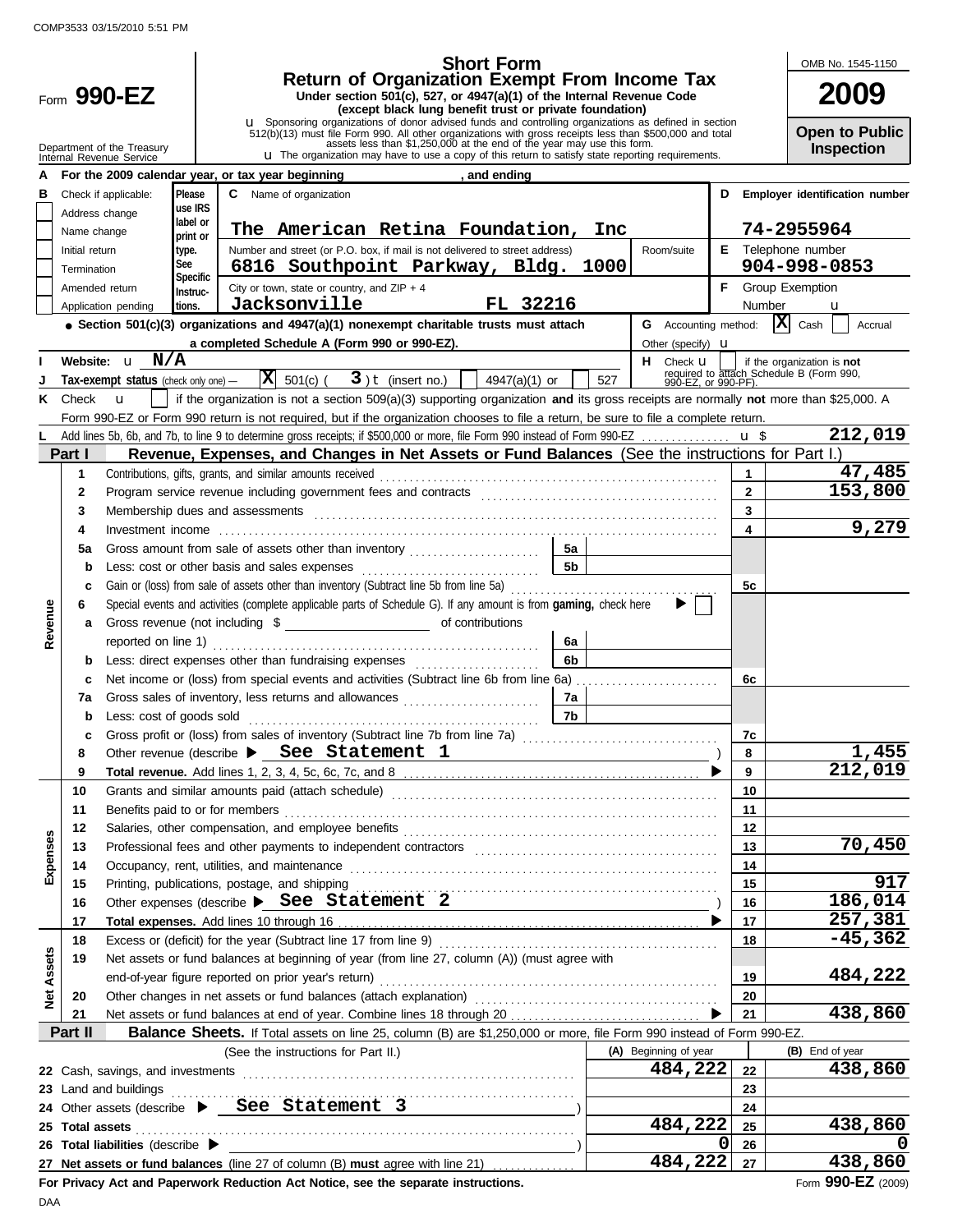|    | The American Retina Foundation, Inc 74-2955964<br>Form 990-EZ (2009)                                                                                                                                                |                                        |                              |   |     |                                                   |                                 | Page 2 |
|----|---------------------------------------------------------------------------------------------------------------------------------------------------------------------------------------------------------------------|----------------------------------------|------------------------------|---|-----|---------------------------------------------------|---------------------------------|--------|
|    | Statement of Program Service Accomplishments (See the instructions for Part III.)<br>Part III                                                                                                                       |                                        |                              |   |     |                                                   | <b>Expenses</b>                 |        |
|    | What is the organization's primary exempt purpose?                                                                                                                                                                  |                                        |                              |   |     |                                                   | (Required for section           |        |
|    | See Statement 4                                                                                                                                                                                                     |                                        |                              |   |     |                                                   | 501(c)(3) and 501(c)(4)         |        |
|    | Describe what was achieved in carrying out the organization's exempt purposes. In a clear and concise<br>manner, describe the services provided, the number of persons benefited, or other relevant information for |                                        |                              |   |     |                                                   | organizations and section       |        |
|    | each program title.                                                                                                                                                                                                 |                                        |                              |   |     | for others.)                                      | 4947(a)(1) trusts; optional     |        |
| 28 | See Statement 5                                                                                                                                                                                                     |                                        |                              |   |     |                                                   |                                 |        |
|    |                                                                                                                                                                                                                     |                                        |                              |   |     |                                                   |                                 |        |
|    |                                                                                                                                                                                                                     |                                        |                              |   |     |                                                   |                                 |        |
|    | (Grants \$                                                                                                                                                                                                          |                                        |                              |   | 28a |                                                   |                                 |        |
| 29 |                                                                                                                                                                                                                     |                                        |                              |   |     |                                                   |                                 |        |
|    |                                                                                                                                                                                                                     |                                        |                              |   |     |                                                   |                                 |        |
|    | (Grants \$                                                                                                                                                                                                          |                                        |                              |   | 29a |                                                   |                                 |        |
| 30 |                                                                                                                                                                                                                     |                                        |                              |   |     |                                                   |                                 |        |
|    |                                                                                                                                                                                                                     |                                        |                              |   |     |                                                   |                                 |        |
|    |                                                                                                                                                                                                                     |                                        |                              |   |     |                                                   |                                 |        |
|    | (Grants $$$                                                                                                                                                                                                         |                                        |                              |   | 30a |                                                   |                                 |        |
|    |                                                                                                                                                                                                                     |                                        |                              |   |     |                                                   |                                 |        |
|    | (Grants \$                                                                                                                                                                                                          |                                        |                              |   | 31a |                                                   |                                 |        |
|    | Part IV<br>List of Officers, Directors, Trustees, and Key Employees. List each one even if not compensated. (See the instructions for Part IV.)                                                                     |                                        |                              | u | 32  |                                                   |                                 |        |
|    |                                                                                                                                                                                                                     | (b) Title and average (c) Compensation |                              |   |     | (d) Contributions to                              | (e) Expense                     |        |
|    | (a) Name and address                                                                                                                                                                                                | hours per week<br>devoted to position  | (If not paid,<br>enter -0-.) |   |     | employee benefit plans &<br>deferred compensation | account and<br>other allowances |        |
|    | See Attached List                                                                                                                                                                                                   |                                        |                              |   |     |                                                   |                                 |        |
|    |                                                                                                                                                                                                                     |                                        | 0                            |   |     | 0                                                 |                                 | 0      |
|    |                                                                                                                                                                                                                     |                                        |                              |   |     |                                                   |                                 |        |
|    |                                                                                                                                                                                                                     |                                        |                              |   |     |                                                   |                                 |        |
|    |                                                                                                                                                                                                                     |                                        |                              |   |     |                                                   |                                 |        |
|    |                                                                                                                                                                                                                     |                                        |                              |   |     |                                                   |                                 |        |
|    |                                                                                                                                                                                                                     |                                        |                              |   |     |                                                   |                                 |        |
|    |                                                                                                                                                                                                                     |                                        |                              |   |     |                                                   |                                 |        |
|    |                                                                                                                                                                                                                     |                                        |                              |   |     |                                                   |                                 |        |
|    |                                                                                                                                                                                                                     |                                        |                              |   |     |                                                   |                                 |        |
|    |                                                                                                                                                                                                                     |                                        |                              |   |     |                                                   |                                 |        |
|    |                                                                                                                                                                                                                     |                                        |                              |   |     |                                                   |                                 |        |
|    |                                                                                                                                                                                                                     |                                        |                              |   |     |                                                   |                                 |        |
|    |                                                                                                                                                                                                                     |                                        |                              |   |     |                                                   |                                 |        |
|    |                                                                                                                                                                                                                     |                                        |                              |   |     |                                                   |                                 |        |
|    |                                                                                                                                                                                                                     |                                        |                              |   |     |                                                   |                                 |        |
|    |                                                                                                                                                                                                                     |                                        |                              |   |     |                                                   |                                 |        |
|    |                                                                                                                                                                                                                     |                                        |                              |   |     |                                                   |                                 |        |
|    |                                                                                                                                                                                                                     |                                        |                              |   |     |                                                   |                                 |        |
|    |                                                                                                                                                                                                                     |                                        |                              |   |     |                                                   |                                 |        |
|    |                                                                                                                                                                                                                     |                                        |                              |   |     |                                                   |                                 |        |
|    |                                                                                                                                                                                                                     |                                        |                              |   |     |                                                   |                                 |        |
|    |                                                                                                                                                                                                                     |                                        |                              |   |     |                                                   |                                 |        |
|    |                                                                                                                                                                                                                     |                                        |                              |   |     |                                                   |                                 |        |
|    |                                                                                                                                                                                                                     |                                        |                              |   |     |                                                   |                                 |        |
|    |                                                                                                                                                                                                                     |                                        |                              |   |     |                                                   |                                 |        |
|    |                                                                                                                                                                                                                     |                                        |                              |   |     |                                                   |                                 |        |
|    |                                                                                                                                                                                                                     |                                        |                              |   |     |                                                   |                                 |        |
|    |                                                                                                                                                                                                                     |                                        |                              |   |     |                                                   |                                 |        |
|    |                                                                                                                                                                                                                     |                                        |                              |   |     |                                                   |                                 |        |
|    |                                                                                                                                                                                                                     |                                        |                              |   |     |                                                   |                                 |        |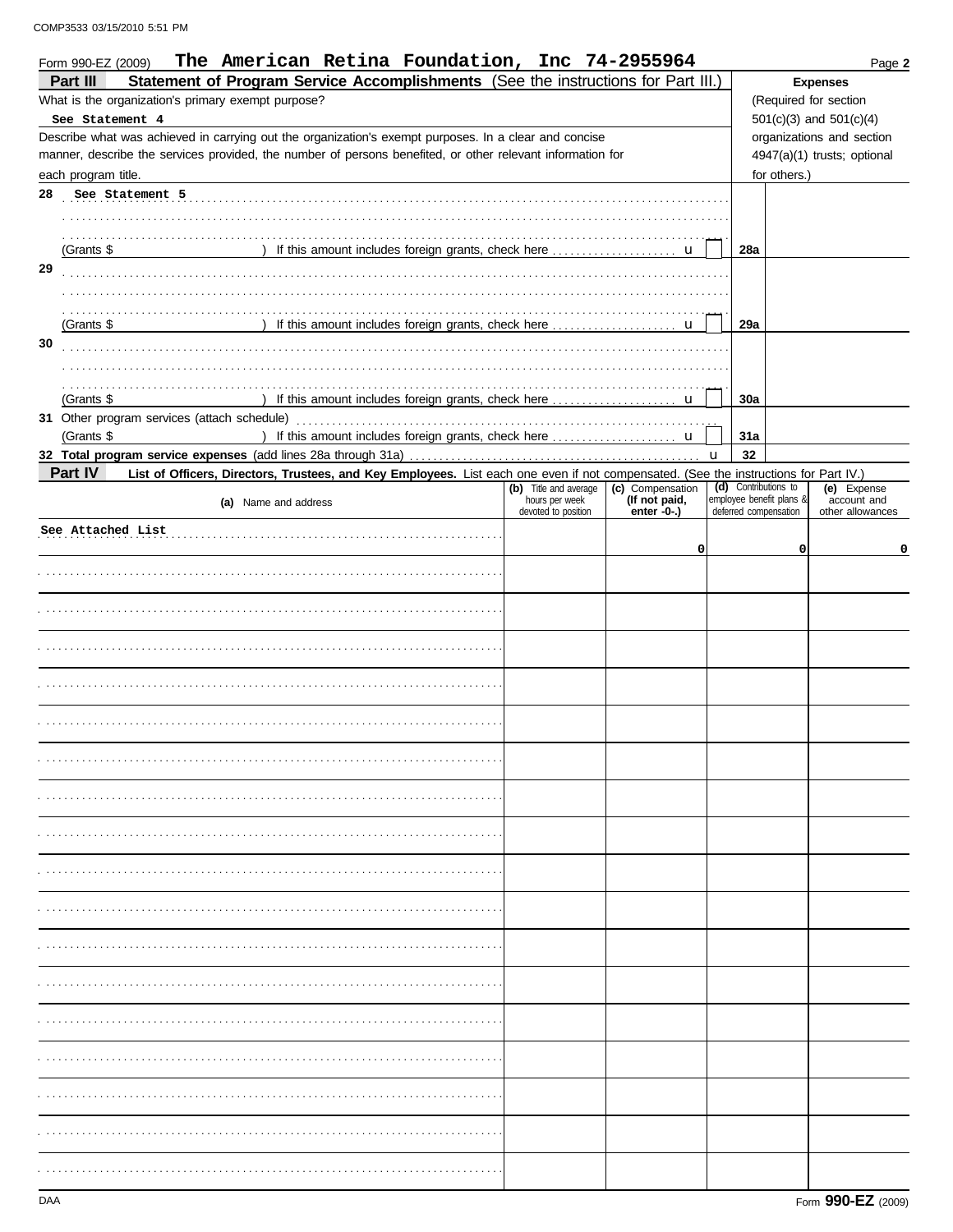|     | Part V<br><b>Other Information</b> (Note the statement requirements in the instructions for Part V.)                                    |       |            |              |
|-----|-----------------------------------------------------------------------------------------------------------------------------------------|-------|------------|--------------|
|     |                                                                                                                                         |       | Yes        | No           |
| 33  | Did the organization engage in any activity not previously reported to the IRS? If "Yes," attach a detailed                             |       |            |              |
|     | description of each activity                                                                                                            | 33    |            | X            |
| 34  | Were any changes made to the organizing or governing documents? If "Yes," attached a conformed copy of                                  |       |            |              |
|     | the changes                                                                                                                             | 34    |            | X            |
| 35  | If the organization had income from business activities, such as those reported on lines 2, 6a, and 7a (among others), but not reported |       |            |              |
|     | on Form 990-T, attach a statement explaining why the organization did not report the income on Form 990-T.                              |       |            |              |
|     | Did the organization have unrelated business gross income of \$1,000 or more or was it subject to section                               |       |            |              |
|     | 6033(e) notice, reporting, and proxy tax requirements?                                                                                  | 35a   |            | X            |
| b   |                                                                                                                                         | 35b   |            |              |
| 36  | Did the organization undergo a liquidation, dissolution, termination, or significant disposition of net assets                          |       |            |              |
|     |                                                                                                                                         | 36    |            | X            |
| 37a | Enter amount of political expenditures, direct or indirect, as described in the instr.                                                  |       |            |              |
| b   | Did the organization file Form 1120-POL for this year?                                                                                  | 37b   |            | X            |
| 38a | Did the organization borrow from, or make any loans to, any officer, director, trustee, or key employee or were                         |       |            |              |
|     | any such loans made in a prior year and still outstanding at the end of the period covered by this return?                              | 38a   |            | X            |
| b   | If "Yes," complete Schedule L, Part II and enter the total amount involved<br>38b                                                       |       |            |              |
| 39  | Section 501(c)(7) organizations. Enter:                                                                                                 |       |            |              |
| a   | Initiation fees and capital contributions included on line 9<br>39a                                                                     |       |            |              |
| b   | 39 <sub>b</sub>                                                                                                                         |       |            |              |
| 40a | Section 501(c)(3) organizations. Enter amount of tax imposed on the organization during the year under:                                 |       |            |              |
|     | section 4911 $\mathbf{u}$ / section 4912 $\mathbf{u}$ / section 4912 $\mathbf{u}$ / section 4955 $\mathbf{u}$                           |       |            |              |
|     | Section 501(c)(3) and 501(c)(4) organizations. Did the organization engage in any section 4958 excess benefit                           |       |            |              |
|     | transaction during the year or is it aware that it engaged in an excess benefit transaction with a disqualified                         |       |            |              |
|     | person in a prior year, and that the transaction has not been reported on any of the organization's prior                               |       |            |              |
|     |                                                                                                                                         | 40b   |            | X            |
|     | Section 501(c)(3) and 501(c)(4) organizations. Enter amount of tax imposed on                                                           |       |            |              |
|     | organization managers or disqualified persons during the year under sections 4912,                                                      |       |            |              |
|     | 4955, and 4958<br>$\mathbf{u}$                                                                                                          |       |            |              |
|     | Section $501(c)(3)$ and $501(c)(4)$ organizations. Enter amount of tax on line 40c                                                      |       |            |              |
|     | reimbursed by the organization<br>$\mathbf{u}$ and $\mathbf{u}$                                                                         |       |            |              |
| е   | All organizations. At any time during the tax year, was the organization a party to a prohibited tax shelter                            |       |            |              |
|     | transaction? If "Yes," complete Form 8886-T                                                                                             | 40e   |            | X            |
| 41  | List the states with which a copy of this return is filed. $\mathbf{u}$ None                                                            |       |            |              |
| 42a | The organization's books are in care of $\bf{u}$ Compass Mgmt & Consulting<br>Telephone no. u 904-998-0853                              |       |            |              |
|     | 6816 Southpoint Parkway, Bldg. 1000                                                                                                     |       |            |              |
|     | Located at <b>u</b> Jacksonville, FL<br>ZIP + 4 <b>u</b>                                                                                | 32216 |            |              |
| b   | At any time during the calendar year, did the organization have an interest in or a signature or other authority                        |       |            |              |
|     | over a financial account in a foreign country (such as a bank account, securities account, or other financial                           |       | <b>Yes</b> | No           |
|     | account)?                                                                                                                               | 42b   |            | x            |
|     | If "Yes," enter the name of the foreign country: $\mathbf u$                                                                            |       |            |              |
|     | See the instructions for exceptions and filing requirements for Form TD F 90-22.1, Report of Foreign Bank                               |       |            |              |
|     | and Financial Accounts.                                                                                                                 |       |            |              |
| c   |                                                                                                                                         | 42c   |            | x            |
|     | If "Yes," enter the name of the foreign country: <b>u</b>                                                                               |       |            |              |
| 43  |                                                                                                                                         |       |            | $\mathbf{u}$ |
|     |                                                                                                                                         |       |            |              |
|     |                                                                                                                                         |       |            |              |
|     |                                                                                                                                         |       | Yes        | No           |
| 44  | Did the organization maintain any donor advised funds? If "Yes," Form 990 must be completed instead of                                  |       |            |              |
|     | Form 990-EZ                                                                                                                             | 44    |            | X            |
| 45  | Is any related organization a controlled entity of the organization within the meaning of section 512(b)(13)? If                        |       |            |              |
|     |                                                                                                                                         | 45    |            | X            |

Form **990-EZ** (2009)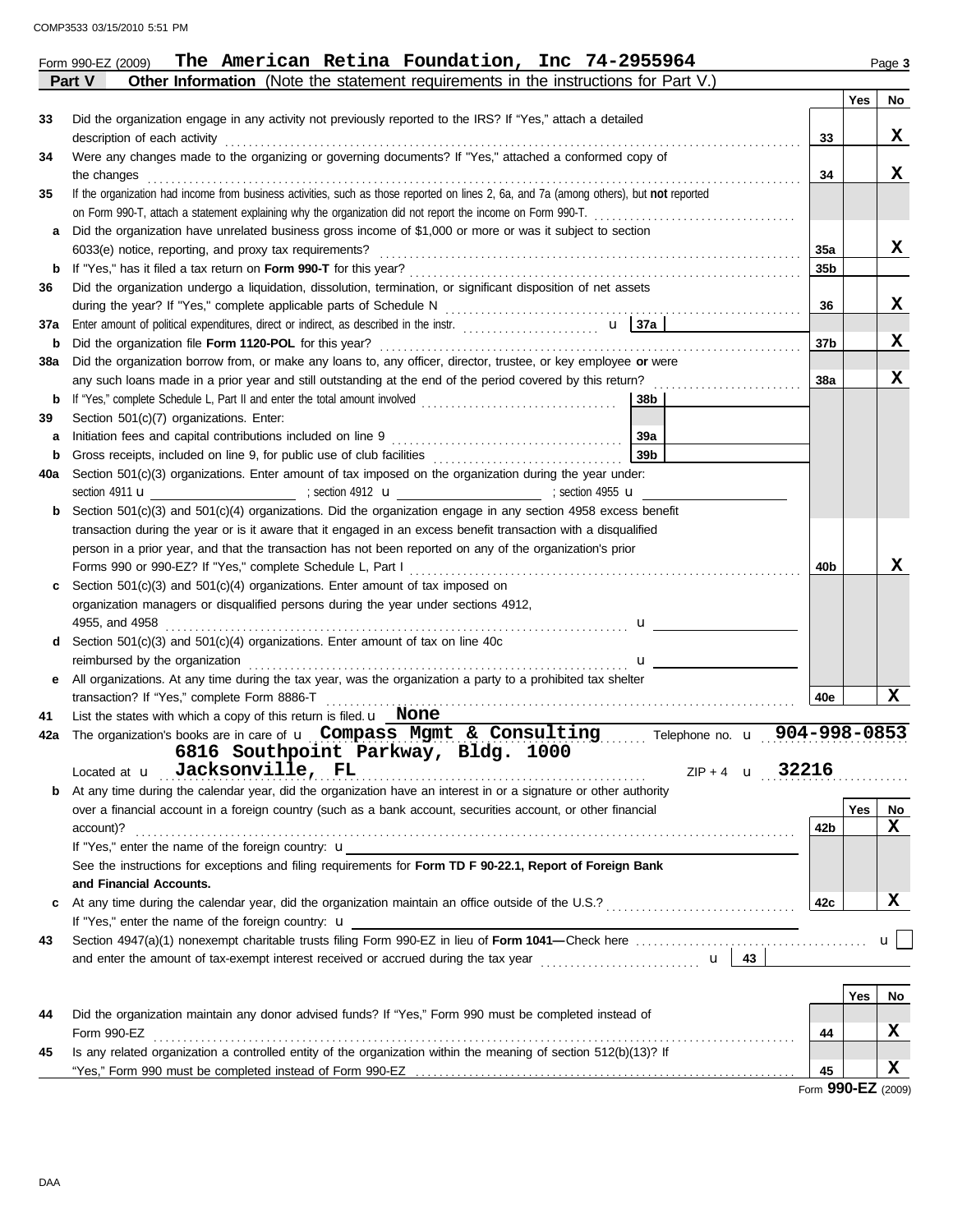COMP3533 03/15/2010 5:51 PM

|                 | The American Retina Foundation, Inc 74-2955964<br>Form 990-EZ (2009)                                                                                                                                                                                                                                                     |                                                                |          |                     |                                                                           |                                                | Page 4                  |
|-----------------|--------------------------------------------------------------------------------------------------------------------------------------------------------------------------------------------------------------------------------------------------------------------------------------------------------------------------|----------------------------------------------------------------|----------|---------------------|---------------------------------------------------------------------------|------------------------------------------------|-------------------------|
|                 | Section 501(c)(3) organizations and section 4947(a)(1) nonexempt charitable trusts only. All section<br>Part VI                                                                                                                                                                                                          |                                                                |          |                     |                                                                           |                                                |                         |
|                 | 501(c)(3) organizations and section 4947(a)(1) nonexempt charitable trusts must answer questions 46-49b                                                                                                                                                                                                                  |                                                                |          |                     |                                                                           |                                                |                         |
|                 | and complete the tables for lines 50 and 51.                                                                                                                                                                                                                                                                             |                                                                |          |                     |                                                                           |                                                |                         |
| 46              | Did the organization engage in direct or indirect political campaign activities on behalf of or in opposition to                                                                                                                                                                                                         |                                                                |          |                     |                                                                           | Yes                                            | No                      |
|                 | candidates for public office? If "Yes," complete Schedule C, Part I                                                                                                                                                                                                                                                      |                                                                |          |                     |                                                                           | 46                                             | X                       |
| 47              |                                                                                                                                                                                                                                                                                                                          |                                                                |          |                     |                                                                           | 47                                             | $\overline{\mathbf{x}}$ |
| 48              | Is the organization operating a school as described in section 170(b)(1)(A)(ii)? If "Yes," complete Schedule E                                                                                                                                                                                                           |                                                                |          |                     |                                                                           | 48                                             | $\mathbf x$             |
| 49a             |                                                                                                                                                                                                                                                                                                                          |                                                                |          |                     |                                                                           | 49a                                            | $\mathbf x$             |
| b               | If "Yes," was the related organization a section 527 organization?                                                                                                                                                                                                                                                       |                                                                |          |                     |                                                                           | 49b                                            |                         |
| 50              | Complete this table for the organization's five highest compensated employees (other than officers, directors, trustees and key                                                                                                                                                                                          |                                                                |          |                     |                                                                           |                                                |                         |
|                 | employees) who each received more than \$100,000 of compensation from the organization. If there is none, enter "None."                                                                                                                                                                                                  |                                                                |          |                     |                                                                           |                                                |                         |
|                 | (a) Name and address of each employee paid more<br>than \$100,000                                                                                                                                                                                                                                                        | (b) Title and average<br>hours per week<br>devoted to position |          | (c) Compensation    | (d) Contributions to<br>employee benefit plans &<br>deferred compensation | (e) Expense<br>account and<br>other allowances |                         |
| None            |                                                                                                                                                                                                                                                                                                                          |                                                                |          |                     |                                                                           |                                                |                         |
|                 |                                                                                                                                                                                                                                                                                                                          |                                                                |          |                     |                                                                           |                                                |                         |
|                 |                                                                                                                                                                                                                                                                                                                          |                                                                |          |                     |                                                                           |                                                |                         |
|                 |                                                                                                                                                                                                                                                                                                                          |                                                                |          |                     |                                                                           |                                                |                         |
|                 |                                                                                                                                                                                                                                                                                                                          |                                                                |          |                     |                                                                           |                                                |                         |
| f               | Total number of other employees paid over \$100,000                                                                                                                                                                                                                                                                      |                                                                |          |                     |                                                                           |                                                |                         |
|                 | (a) Name and address of each independent contractor paid more than \$100,000                                                                                                                                                                                                                                             |                                                                |          | (b) Type of service |                                                                           | (c) Compensation                               |                         |
| None            |                                                                                                                                                                                                                                                                                                                          |                                                                |          |                     |                                                                           |                                                |                         |
|                 |                                                                                                                                                                                                                                                                                                                          |                                                                |          |                     |                                                                           |                                                |                         |
|                 |                                                                                                                                                                                                                                                                                                                          |                                                                |          |                     |                                                                           |                                                |                         |
|                 |                                                                                                                                                                                                                                                                                                                          |                                                                |          |                     |                                                                           |                                                |                         |
|                 |                                                                                                                                                                                                                                                                                                                          |                                                                |          |                     |                                                                           |                                                |                         |
| d               | Total number of other independent contractors each receiving over \$100,000                                                                                                                                                                                                                                              |                                                                |          |                     |                                                                           |                                                |                         |
| Sign            | Under penalties of perjury, I declare that I have examined this return, including accompanying schedules and statements, and to the best of my knowledge<br>and belief, it is true, correct, and complete. Declaration of preparer (other than officer) is based on all information of which preparer has any knowledge. |                                                                |          |                     |                                                                           |                                                |                         |
| Here            | Signature of officer                                                                                                                                                                                                                                                                                                     |                                                                |          | Date                |                                                                           |                                                |                         |
|                 |                                                                                                                                                                                                                                                                                                                          |                                                                |          |                     |                                                                           |                                                |                         |
|                 | Type or print name and title.                                                                                                                                                                                                                                                                                            |                                                                |          |                     |                                                                           |                                                |                         |
|                 |                                                                                                                                                                                                                                                                                                                          | Date                                                           |          | Check if            |                                                                           | Preparer's Identifying Number (See instr.)     |                         |
| Paid            | Preparer's<br>signature                                                                                                                                                                                                                                                                                                  |                                                                |          | self-               |                                                                           |                                                |                         |
|                 | <b>Preparer's</b>                                                                                                                                                                                                                                                                                                        |                                                                | 03/15/10 | employed <b>u</b>   | P00675452                                                                 |                                                |                         |
| <b>Use Only</b> | Cornelius Schou Leone & Matteson,<br>Firm's name (or yours                                                                                                                                                                                                                                                               |                                                                |          | LLC                 | EIN<br>u                                                                  |                                                |                         |
|                 | 4496 Southside Boulevard<br>if self-employed),<br>Phone<br>32216                                                                                                                                                                                                                                                         |                                                                |          |                     |                                                                           |                                                |                         |
|                 | Jacksonville, FL<br>address, and $ZIP + 4$                                                                                                                                                                                                                                                                               |                                                                |          |                     | no. $\mathbf u$                                                           | 904-642-1794                                   |                         |
|                 | May the IRS discuss this return with the preparer shown above? See instructions                                                                                                                                                                                                                                          |                                                                |          |                     |                                                                           | Yes<br>Form 990-EZ (2009)                      | No.                     |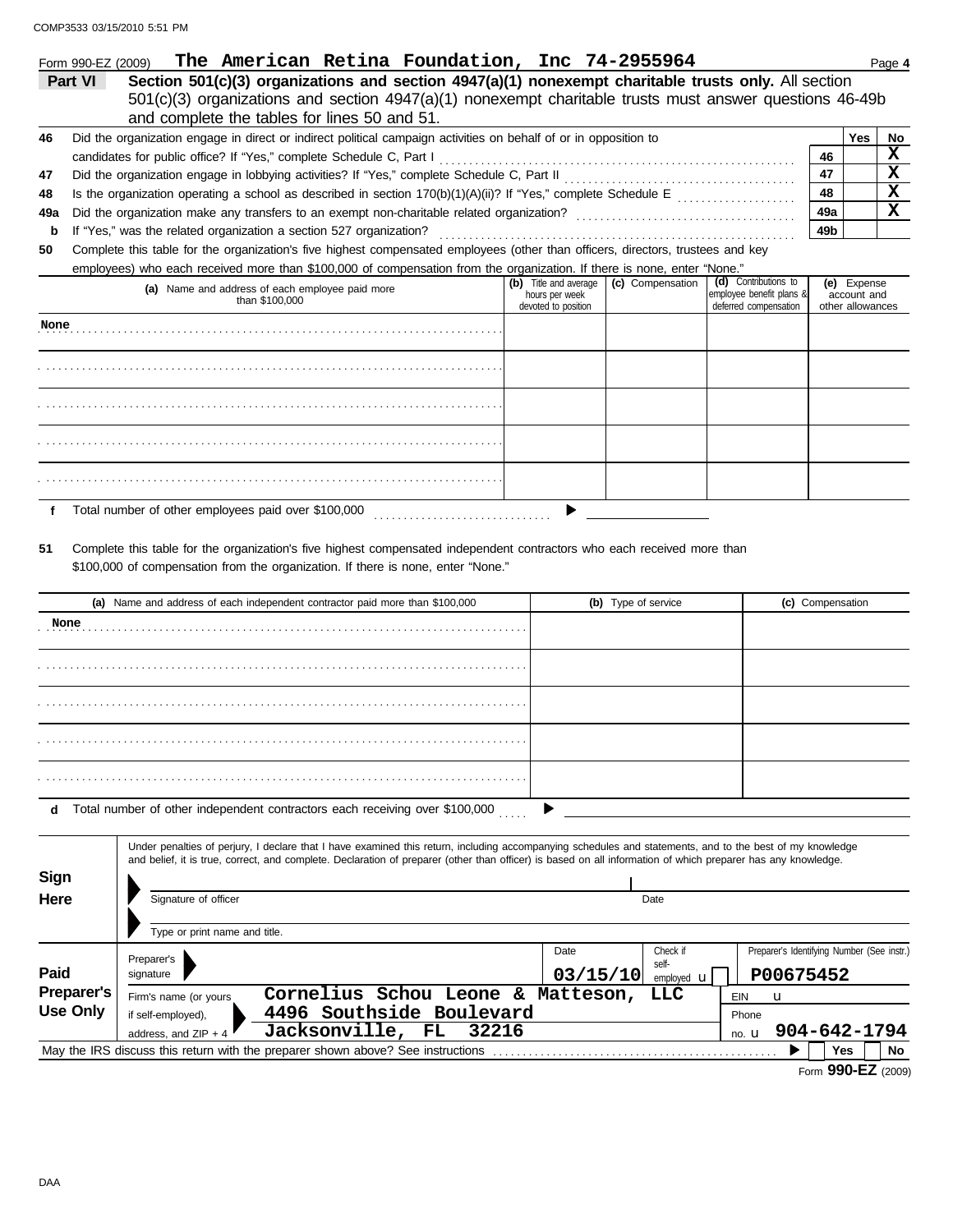COMP3533 03/15/2010 5:51 PM

| <b>SCHEDULE A</b>                                    |                                                                      | <b>Public Charity Status and Public Support</b>                                                                                                                                                                                                       |            |                                                   |                                           |    |                |                                     | OMB No. 1545-0047                    |
|------------------------------------------------------|----------------------------------------------------------------------|-------------------------------------------------------------------------------------------------------------------------------------------------------------------------------------------------------------------------------------------------------|------------|---------------------------------------------------|-------------------------------------------|----|----------------|-------------------------------------|--------------------------------------|
| (Form 990 or 990-EZ)                                 |                                                                      | Complete if the organization is a section $501(c)(3)$ organization or a section                                                                                                                                                                       |            |                                                   |                                           |    |                |                                     | 2009                                 |
| Department of the Treasury                           |                                                                      | 4947(a)(1) nonexempt charitable trust.<br>u Attach to Form 990 or Form 990-EZ. u See separate instructions.                                                                                                                                           |            |                                                   |                                           |    |                |                                     | <b>Open to Public</b><br>Inspection  |
| Internal Revenue Service<br>Name of the organization |                                                                      |                                                                                                                                                                                                                                                       |            |                                                   |                                           |    |                |                                     | Employer identification number       |
| Part I                                               |                                                                      | The American Retina Foundation,<br>Reason for Public Charity Status (All organizations must complete this part.) See instructions.                                                                                                                    |            | Inc                                               |                                           |    |                |                                     | 74-2955964                           |
|                                                      |                                                                      | The organization is not a private foundation because it is: (For lines 1 through 11, check only one box.)                                                                                                                                             |            |                                                   |                                           |    |                |                                     |                                      |
| 1                                                    |                                                                      | A church, convention of churches, or association of churches described in section 170(b)(1)(A)(i).                                                                                                                                                    |            |                                                   |                                           |    |                |                                     |                                      |
| 2                                                    | A school described in section 170(b)(1)(A)(ii). (Attach Schedule E.) |                                                                                                                                                                                                                                                       |            |                                                   |                                           |    |                |                                     |                                      |
| 3                                                    |                                                                      | A hospital or a cooperative hospital service organization described in section 170(b)(1)(A)(iii).                                                                                                                                                     |            |                                                   |                                           |    |                |                                     |                                      |
| 4<br>city, and state:                                |                                                                      | A medical research organization operated in conjunction with a hospital described in section 170(b)(1)(A)(iii). Enter the hospital's name,                                                                                                            |            |                                                   |                                           |    |                |                                     |                                      |
| 5                                                    | section 170(b)(1)(A)(iv). (Complete Part II.)                        | An organization operated for the benefit of a college or university owned or operated by a governmental unit described in                                                                                                                             |            |                                                   |                                           |    |                |                                     |                                      |
| 6                                                    |                                                                      | A federal, state, or local government or governmental unit described in section 170(b)(1)(A)(v).                                                                                                                                                      |            |                                                   |                                           |    |                |                                     |                                      |
| 7                                                    |                                                                      | An organization that normally receives a substantial part of its support from a governmental unit or from the general public                                                                                                                          |            |                                                   |                                           |    |                |                                     |                                      |
|                                                      | described in section 170(b)(1)(A)(vi). (Complete Part II.)           |                                                                                                                                                                                                                                                       |            |                                                   |                                           |    |                |                                     |                                      |
| 8                                                    |                                                                      | A community trust described in section 170(b)(1)(A)(vi). (Complete Part II.)                                                                                                                                                                          |            |                                                   |                                           |    |                |                                     |                                      |
| 9                                                    |                                                                      | An organization that normally receives: (1) more than 33 1/3 % of its support from contributions, membership fees, and gross                                                                                                                          |            |                                                   |                                           |    |                |                                     |                                      |
|                                                      |                                                                      | receipts from activities related to its exempt functions—subject to certain exceptions, and (2) no more than 33 1/3 % of its                                                                                                                          |            |                                                   |                                           |    |                |                                     |                                      |
|                                                      |                                                                      | support from gross investment income and unrelated business taxable income (less section 511 tax) from businesses                                                                                                                                     |            |                                                   |                                           |    |                |                                     |                                      |
|                                                      |                                                                      | acquired by the organization after June 30, 1975. See section 509(a)(2). (Complete Part III.)                                                                                                                                                         |            |                                                   |                                           |    |                |                                     |                                      |
| 10                                                   |                                                                      | An organization organized and operated exclusively to test for public safety. See section 509(a)(4).                                                                                                                                                  |            |                                                   |                                           |    |                |                                     |                                      |
| X<br>11                                              |                                                                      | An organization organized and operated exclusively for the benefit of, to perform the functions of, or to carry out the                                                                                                                               |            |                                                   |                                           |    |                |                                     |                                      |
|                                                      |                                                                      | purposes of one or more publicly supported organizations described in section $509(a)(1)$ or section $509(a)(2)$ . See section                                                                                                                        |            |                                                   |                                           |    |                |                                     |                                      |
| $ \mathbf{X} $ Type I                                |                                                                      | 509(a)(3). Check the box that describes the type of supporting organization and complete lines 11e through 11h.                                                                                                                                       |            |                                                   |                                           |    |                |                                     |                                      |
| a<br>X                                               | Type II<br>b                                                         | Type III-Functionally integrated<br>C                                                                                                                                                                                                                 |            |                                                   | d                                         |    | Type III-Other |                                     |                                      |
| е                                                    |                                                                      | By checking this box, I certify that the organization is not controlled directly or indirectly by one or more disqualified<br>persons other than foundation managers and other than one or more publicly supported organizations described in section |            |                                                   |                                           |    |                |                                     |                                      |
|                                                      | 509(a)(1) or section 509(a)(2).                                      |                                                                                                                                                                                                                                                       |            |                                                   |                                           |    |                |                                     |                                      |
| f                                                    |                                                                      | If the organization received a written determination from the IRS that it is a Type I, Type II, or Type III supporting                                                                                                                                |            |                                                   |                                           |    |                |                                     |                                      |
|                                                      | organization, check this box                                         |                                                                                                                                                                                                                                                       |            |                                                   |                                           |    |                |                                     |                                      |
| g                                                    |                                                                      | Since August 17, 2006, has the organization accepted any gift or contribution from any of the                                                                                                                                                         |            |                                                   |                                           |    |                |                                     |                                      |
| following persons?                                   |                                                                      |                                                                                                                                                                                                                                                       |            |                                                   |                                           |    |                |                                     |                                      |
|                                                      |                                                                      | (i) A person who directly or indirectly controls, either alone or together with persons described in (ii)                                                                                                                                             |            |                                                   |                                           |    |                |                                     | Yes<br>No                            |
|                                                      |                                                                      | and (iii) below, the governing body of the supported organization?                                                                                                                                                                                    |            |                                                   |                                           |    |                |                                     | $\mathbf x$<br>11g(i)                |
|                                                      | (ii) A family member of a person described in (i) above?             |                                                                                                                                                                                                                                                       |            |                                                   |                                           |    |                |                                     | X<br>11g(ii)                         |
|                                                      |                                                                      | (iii) A 35% controlled entity of a person described in (i) or (ii) above?                                                                                                                                                                             |            |                                                   |                                           |    |                |                                     | X<br>11q(iii)                        |
| h                                                    |                                                                      | Provide the following information about the supported organization(s).                                                                                                                                                                                |            |                                                   |                                           |    |                |                                     |                                      |
| (i) Name of supported<br>organization                | $(ii)$ EIN                                                           | (iii) Type of organization                                                                                                                                                                                                                            |            | (iv) Is the organization                          | (v) Did you notify<br>the organization in |    |                | (vi) Is the<br>organization in col. | (vii) Amount of                      |
|                                                      |                                                                      | (described on lines 1-9<br>above or IRC section                                                                                                                                                                                                       |            | in col. (i) listed in your<br>governing document? | col. (i) of your                          |    |                | (i) organized in the                | support                              |
|                                                      |                                                                      | (see instructions))                                                                                                                                                                                                                                   | <b>Yes</b> | No                                                | support?<br>Yes                           | No | Yes            | U.S.?<br>No                         |                                      |
|                                                      |                                                                      | The American Society of Retina Specialists                                                                                                                                                                                                            |            |                                                   |                                           |    |                |                                     |                                      |
|                                                      | 74-2251032                                                           | 12                                                                                                                                                                                                                                                    | X          |                                                   |                                           | х  |                | х                                   |                                      |
|                                                      |                                                                      |                                                                                                                                                                                                                                                       |            |                                                   |                                           |    |                |                                     |                                      |
|                                                      |                                                                      |                                                                                                                                                                                                                                                       |            |                                                   |                                           |    |                |                                     |                                      |
|                                                      |                                                                      |                                                                                                                                                                                                                                                       |            |                                                   |                                           |    |                |                                     |                                      |
|                                                      |                                                                      |                                                                                                                                                                                                                                                       |            |                                                   |                                           |    |                |                                     |                                      |
|                                                      |                                                                      |                                                                                                                                                                                                                                                       |            |                                                   |                                           |    |                |                                     |                                      |
|                                                      |                                                                      |                                                                                                                                                                                                                                                       |            |                                                   |                                           |    |                |                                     |                                      |
|                                                      |                                                                      |                                                                                                                                                                                                                                                       |            |                                                   |                                           |    |                |                                     |                                      |
|                                                      |                                                                      |                                                                                                                                                                                                                                                       |            |                                                   |                                           |    |                |                                     |                                      |
| Total                                                |                                                                      |                                                                                                                                                                                                                                                       |            |                                                   |                                           |    |                |                                     |                                      |
|                                                      |                                                                      | For Privacy Act and Paperwork Reduction Act Notice, see the Instructions for                                                                                                                                                                          |            |                                                   |                                           |    |                |                                     | Schedule A (Form 990 or 990-EZ) 2009 |

**Form 990 or 990-EZ.**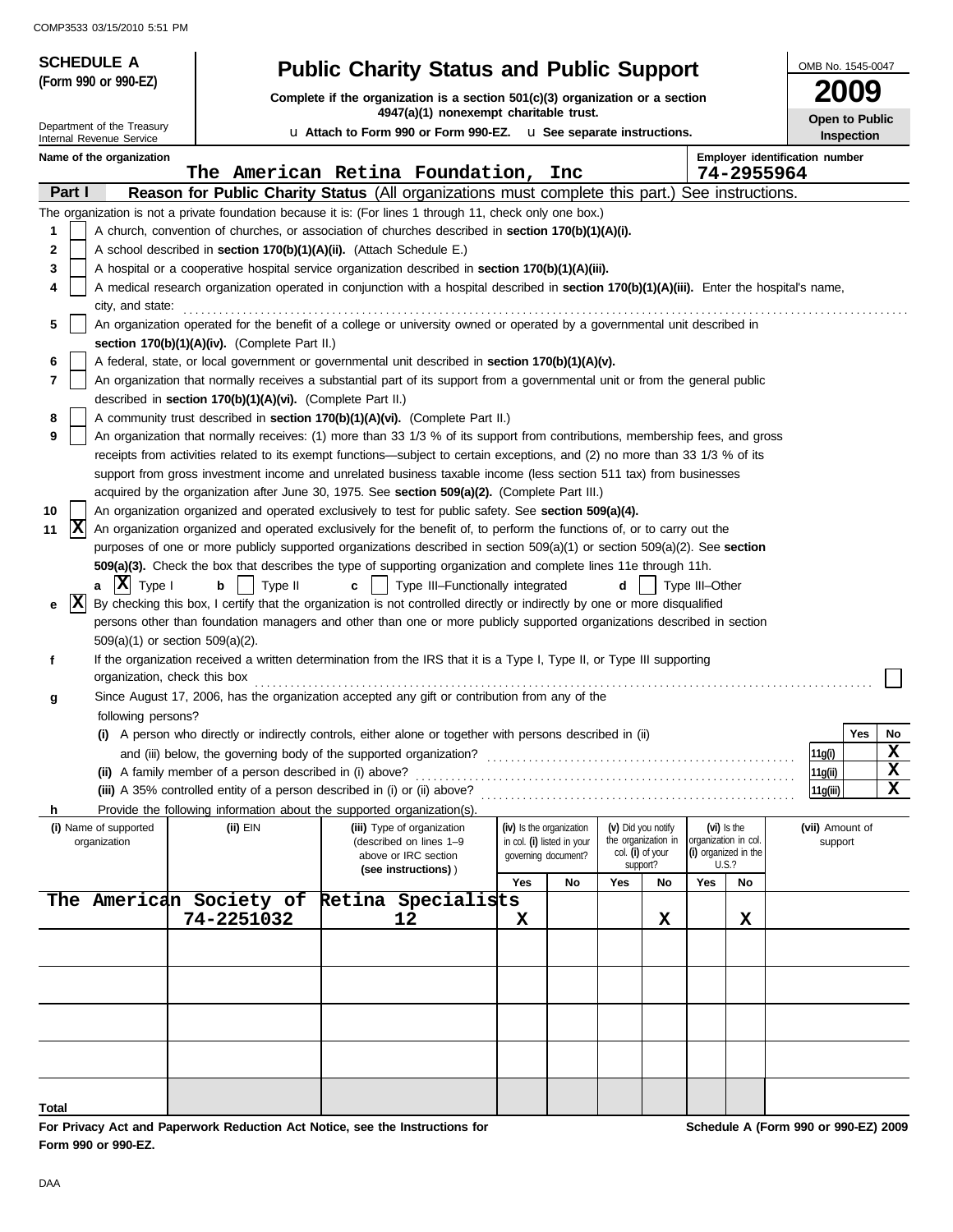|              | Schedule A (Form 990 or 990-EZ) 2009 The American Retina Foundation, Inc $74-2955964$                                                                                                                             |          |          |          |            |          | Page 2    |
|--------------|-------------------------------------------------------------------------------------------------------------------------------------------------------------------------------------------------------------------|----------|----------|----------|------------|----------|-----------|
|              | Support Schedule for Organizations Described in Sections 170(b)(1)(A)(iv) and 170(b)(1)(A)(vi)<br>Part II                                                                                                         |          |          |          |            |          |           |
|              | (Complete only if you checked the box on line 5, 7, or 8 of Part I.)                                                                                                                                              |          |          |          |            |          |           |
|              | <b>Section A. Public Support</b>                                                                                                                                                                                  |          |          |          |            |          |           |
|              | Calendar year (or fiscal year beginning in) u                                                                                                                                                                     | (a) 2005 | (b) 2006 | (c) 2007 | (d) $2008$ | (e) 2009 | (f) Total |
| 1            | Gifts, grants, contributions, and<br>membership fees received. (Do not<br>include any "unusual grants.")                                                                                                          |          |          |          |            |          |           |
| $\mathbf{2}$ | Tax revenues levied for the organization's<br>benefit and either paid to or expended on<br>its behalf $\ldots$ , $\ldots$ , $\ldots$ , $\ldots$ , $\ldots$ , $\ldots$                                             |          |          |          |            |          |           |
| 3            | The value of services or facilities<br>furnished by a governmental unit to the<br>organization without charge                                                                                                     |          |          |          |            |          |           |
| 4            | Total. Add lines 1 through 3                                                                                                                                                                                      |          |          |          |            |          |           |
| 5            | The portion of total contributions by each<br>person (other than a governmental unit or<br>publicly supported organization) included<br>on line 1 that exceeds 2% of the amount<br>shown on line 11, column $(f)$ |          |          |          |            |          |           |
|              | Public support. Subtract line 5 from line 4                                                                                                                                                                       |          |          |          |            |          |           |
|              | <b>Section B. Total Support</b>                                                                                                                                                                                   |          |          |          |            |          |           |
|              | Calendar year (or fiscal year beginning in) u                                                                                                                                                                     | (a) 2005 | (b) 2006 | (c) 2007 | $(d)$ 2008 | (e) 2009 | (f) Total |
| 7            | Amounts from line 4                                                                                                                                                                                               |          |          |          |            |          |           |
| 8            | Gross income from interest, dividends,<br>payments received on securities loans,<br>rents, royalties and income from similar<br>$sources$                                                                         |          |          |          |            |          |           |
| 9            | Net income from unrelated business<br>activities, whether or not the business is<br>regularly carried on                                                                                                          |          |          |          |            |          |           |
| 10           | Other income. Do not include gain or<br>loss from the sale of capital assets<br>(Explain in Part IV.)                                                                                                             |          |          |          |            |          |           |
| 11           | Total support. Add lines 7 through 10                                                                                                                                                                             |          |          |          |            |          |           |
| 12           |                                                                                                                                                                                                                   |          |          |          |            | 12       |           |
| 13           | First five years. If the Form 990 is for the organization's first, second, third, fourth, or fifth tax year as a section 501(c)(3)                                                                                |          |          |          |            |          |           |
|              | Section C. Computation of Public Support Percentage                                                                                                                                                               |          |          |          |            |          |           |
|              |                                                                                                                                                                                                                   |          |          |          |            |          |           |
| 14<br>15     | Public support percentage from 2008 Schedule A, Part II, line 14                                                                                                                                                  |          |          |          |            | 14<br>15 | %<br>%    |
| 16a          | 33 1/3 % support test-2009. If the organization did not check the box on line 13, and line 14 is 33 1/3 % or more, check this box                                                                                 |          |          |          |            |          |           |
|              | and stop here. The organization qualifies as a publicly supported organization                                                                                                                                    |          |          |          |            |          |           |
| b            | 33 1/3 % support test-2008. If the organization did not check a box on line 13 or 16a, and line 15 is 33 1/3 % or more, check this                                                                                |          |          |          |            |          |           |
|              | box and stop here. The organization qualifies as a publicly supported organization                                                                                                                                |          |          |          |            |          |           |
| 17a          | 10%-facts-and-circumstances test-2009. If the organization did not check a box on line 13, 16a, or 16b, and line 14 is 10% or                                                                                     |          |          |          |            |          |           |
|              | more, and if the organization meets the "facts-and-circumstances" test, check this box and stop here. Explain in Part IV how the                                                                                  |          |          |          |            |          |           |
|              | organization meets the "facts-and-circumstances" test. The organization qualifies as a publicly supported organization                                                                                            |          |          |          |            |          |           |
| b            | 10%-facts-and-circumstances test-2008. If the organization did not check a box on line 13, 16a, 16b, or 17a, and line 15 is 10% or                                                                                |          |          |          |            |          |           |
|              | more, and if the organization meets the "facts-and-circumstances" test, check this box and stop here. Explain in Part IV how the                                                                                  |          |          |          |            |          |           |
|              |                                                                                                                                                                                                                   |          |          |          |            |          |           |

18 **Private foundation.** If the organization did not check a box on line 13, 16a, 16b, 17a, or 17b, check this box and see instructions .............

**Schedule A (Form 990 or 990-EZ) 2009**

 $\mathbb{R}^n$  $\blacktriangleright$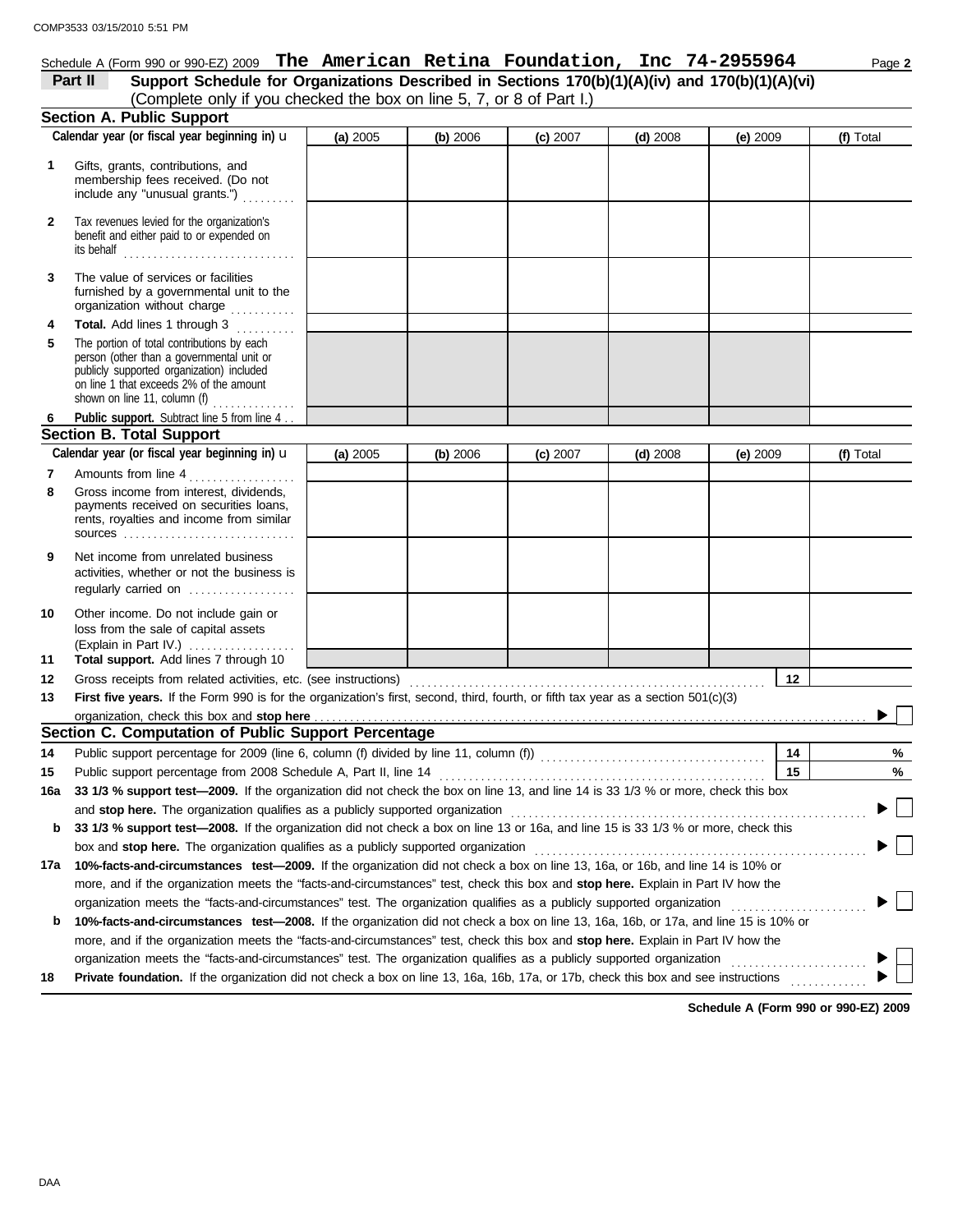#### Schedule A (Form 990 or 990-EZ) 2009 Page **3 The American Retina Foundation, Inc 74-2955964**

| Schedule A (Form 990 or 990-EZ) 2009 T <b>he American Retina Foundation, Inc</b> 74-2955964              |          |          |          |            |          |           |
|----------------------------------------------------------------------------------------------------------|----------|----------|----------|------------|----------|-----------|
| Part III<br>Support Schedule for Organizations Described in Section 509(a)(2)                            |          |          |          |            |          |           |
| (Complete only if you checked the box on line 9 of Part I.)                                              |          |          |          |            |          |           |
| <b>Section A. Public Support</b>                                                                         |          |          |          |            |          |           |
| Calendar year (or fiscal year beginning in) $\mathbf u$                                                  | (a) 2005 | (b) 2006 | (c) 2007 | $(d)$ 2008 | (e) 2009 | (f) Total |
| Gifts, grants, contributions, and<br>membership fees received. (Do not include<br>any "unusual grants.") |          |          |          |            |          |           |
| Gross receipts from admissions, merchandise                                                              |          |          |          |            |          |           |

|                | <b>Section B. Total Support</b>                                                                                                                                                   |  |  |  |
|----------------|-----------------------------------------------------------------------------------------------------------------------------------------------------------------------------------|--|--|--|
| 8              | <b>Public support</b> (Subtract line 7c from                                                                                                                                      |  |  |  |
| c              | Add lines 7a and 7b [1] [1] [1] Add lines 7a and 7b                                                                                                                               |  |  |  |
|                | amount on line 13 for the year                                                                                                                                                    |  |  |  |
|                | exceed the greater of \$5,000 or 1% of the                                                                                                                                        |  |  |  |
|                | from other than disqualified persons that                                                                                                                                         |  |  |  |
| b.             | Amounts included on lines 2 and 3 received                                                                                                                                        |  |  |  |
| 7a             | Amounts included on lines 1, 2, and 3<br>received from disqualified persons<br>a a a an                                                                                           |  |  |  |
| 6              | Total. Add lines 1 through 5                                                                                                                                                      |  |  |  |
| 5              | The value of services or facilities<br>furnished by a governmental unit to the<br>organization without charge                                                                     |  |  |  |
| 4              | Tax revenues levied for the organization's<br>benefit and either paid to or expended on                                                                                           |  |  |  |
| 3              | Gross receipts from activities that are not an<br>unrelated trade or business under section 513                                                                                   |  |  |  |
| $\overline{2}$ | Gross receipts from admissions, merchandise<br>sold or services performed, or facilities<br>furnished in any activity that is related to the<br>organization's tax-exempt purpose |  |  |  |

|         | Calendar year (or fiscal year beginning in) $\mathbf u$                                                                                                                               | (a) 2005 | (b) 2006 | (c) 2007 | $(d)$ 2008 | (e) 2009 | (f) Total |
|---------|---------------------------------------------------------------------------------------------------------------------------------------------------------------------------------------|----------|----------|----------|------------|----------|-----------|
| 9       | Amounts from line 6                                                                                                                                                                   |          |          |          |            |          |           |
| 10a     | Gross income from interest, dividends,<br>payments received on securities loans,<br>rents, royalties and income from similar                                                          |          |          |          |            |          |           |
| b       | Unrelated business taxable income (less<br>section 511 taxes) from businesses<br>acquired after June 30, 1975                                                                         |          |          |          |            |          |           |
| c       | Add lines 10a and 10b                                                                                                                                                                 |          |          |          |            |          |           |
| 11      | Net income from unrelated business<br>activities not included in line 10b.<br>whether or not the business is regularly<br>carried on $\ldots, \ldots, \ldots, \ldots, \ldots, \ldots$ |          |          |          |            |          |           |
| $12 \,$ | Other income. Do not include gain or<br>loss from the sale of capital assets<br>(Explain in Part IV.)<br>.                                                                            |          |          |          |            |          |           |
| 13      | Total support. (Add lines 9, 10c, 11,                                                                                                                                                 |          |          |          |            |          |           |
|         | and 12.)                                                                                                                                                                              |          |          |          |            |          |           |
| 14      | First five years. If the Form 990 is for the organization's first, second, third, fourth, or fifth tax year as a section 501(c)(3)                                                    |          |          |          |            |          |           |
|         | Section C. Computation of Public Support Percentage                                                                                                                                   |          |          |          |            |          |           |
| 15      | Public support percentage for 2009 (line 8, column (f) divided by line 13, column (f)) [[[[[[[[[[[[[[[[[[[[[[                                                                         |          |          |          |            | 15       | %         |
| 16      |                                                                                                                                                                                       |          |          |          |            | 16       | %         |
|         | Section D. Computation of Investment Income Percentage                                                                                                                                |          |          |          |            |          |           |
| 17      |                                                                                                                                                                                       |          |          |          |            | 17       | %         |
| 18      | Investment income percentage from 2008 Schedule A, Part III, line 17                                                                                                                  |          |          |          |            | 18       | %         |
| 19a     | 33 1/3 % support tests-2009. If the organization did not check the box on line 14, and line 15 is more than 33 1/3 %, and line                                                        |          |          |          |            |          |           |
|         | 17 is not more than 33 1/3 %, check this box and stop here. The organization qualifies as a publicly supported organization                                                           |          |          |          |            |          |           |
|         | b 33 1/3 % support tests-2008. If the organization did not check a box on line 14 or line 19a, and line 16 is more than 33 1/3 %, and                                                 |          |          |          |            |          |           |

line 18 is not more than 33 1/3 %, check this box and stop here. The organization qualifies as a publicly supported organization .........

20 **Private foundation.** If the organization did not check a box on line 14, 19a, or 19b, check this box and see instructions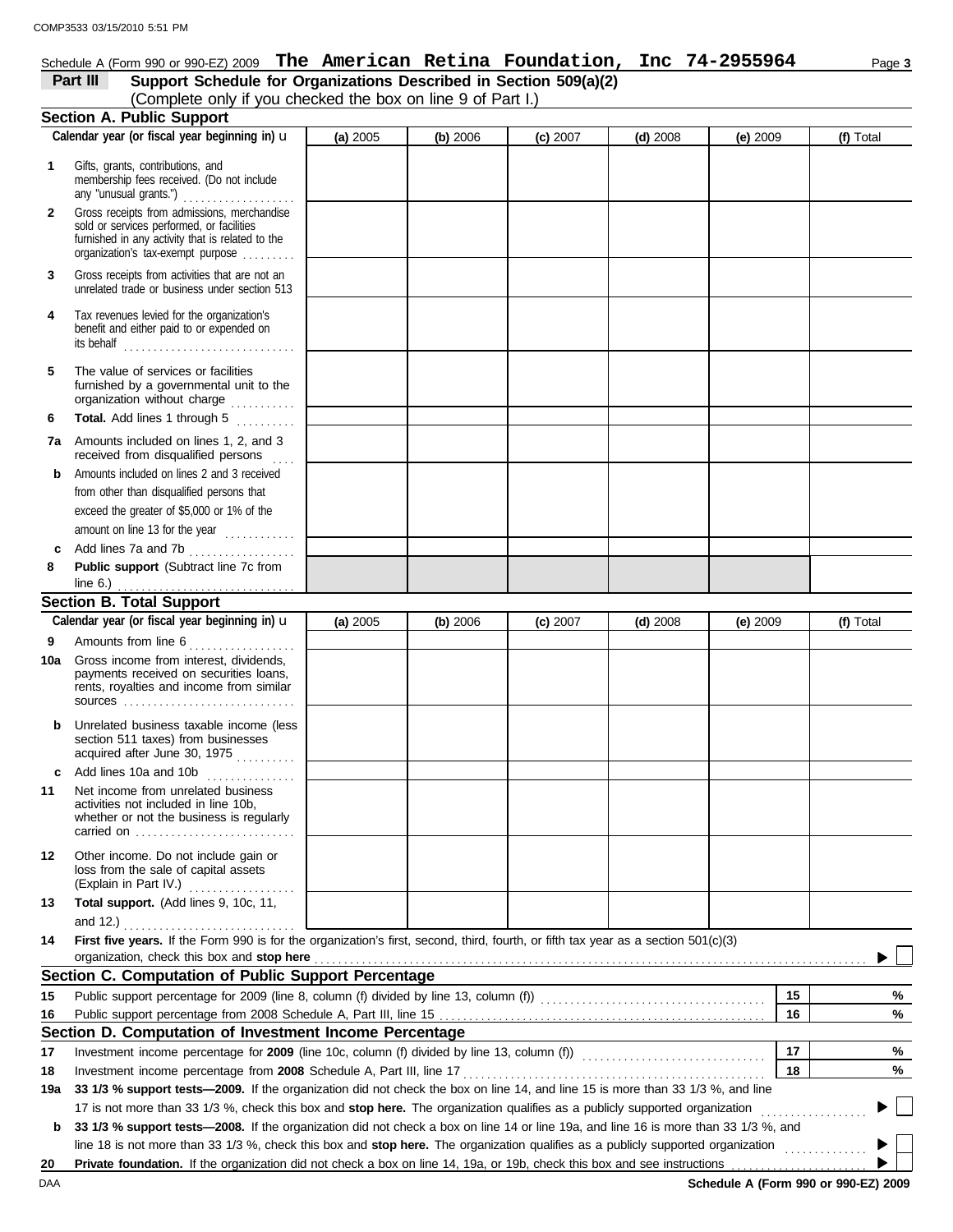|  |  |  | Schedule A (Form 990 or 990-EZ) 2009 The American Retina Foundation, Inc 74-2955964<br>Part IV Supplemental Information. Complete this part to provide the explanations required by Part II, line 10;<br>Part II, line 17a or 17b; and Part III, line 12. Provide any other additional information. See instructions. | Page 4 |
|--|--|--|-----------------------------------------------------------------------------------------------------------------------------------------------------------------------------------------------------------------------------------------------------------------------------------------------------------------------|--------|
|  |  |  |                                                                                                                                                                                                                                                                                                                       |        |
|  |  |  |                                                                                                                                                                                                                                                                                                                       |        |
|  |  |  |                                                                                                                                                                                                                                                                                                                       |        |
|  |  |  |                                                                                                                                                                                                                                                                                                                       |        |
|  |  |  |                                                                                                                                                                                                                                                                                                                       |        |
|  |  |  |                                                                                                                                                                                                                                                                                                                       |        |
|  |  |  |                                                                                                                                                                                                                                                                                                                       |        |
|  |  |  |                                                                                                                                                                                                                                                                                                                       |        |
|  |  |  |                                                                                                                                                                                                                                                                                                                       |        |
|  |  |  |                                                                                                                                                                                                                                                                                                                       |        |
|  |  |  |                                                                                                                                                                                                                                                                                                                       |        |
|  |  |  |                                                                                                                                                                                                                                                                                                                       |        |
|  |  |  |                                                                                                                                                                                                                                                                                                                       |        |
|  |  |  |                                                                                                                                                                                                                                                                                                                       |        |
|  |  |  |                                                                                                                                                                                                                                                                                                                       |        |
|  |  |  |                                                                                                                                                                                                                                                                                                                       |        |
|  |  |  |                                                                                                                                                                                                                                                                                                                       |        |
|  |  |  |                                                                                                                                                                                                                                                                                                                       |        |
|  |  |  |                                                                                                                                                                                                                                                                                                                       |        |
|  |  |  |                                                                                                                                                                                                                                                                                                                       |        |
|  |  |  |                                                                                                                                                                                                                                                                                                                       |        |
|  |  |  |                                                                                                                                                                                                                                                                                                                       |        |
|  |  |  |                                                                                                                                                                                                                                                                                                                       |        |
|  |  |  |                                                                                                                                                                                                                                                                                                                       |        |
|  |  |  |                                                                                                                                                                                                                                                                                                                       |        |
|  |  |  |                                                                                                                                                                                                                                                                                                                       |        |
|  |  |  |                                                                                                                                                                                                                                                                                                                       |        |
|  |  |  |                                                                                                                                                                                                                                                                                                                       |        |
|  |  |  |                                                                                                                                                                                                                                                                                                                       |        |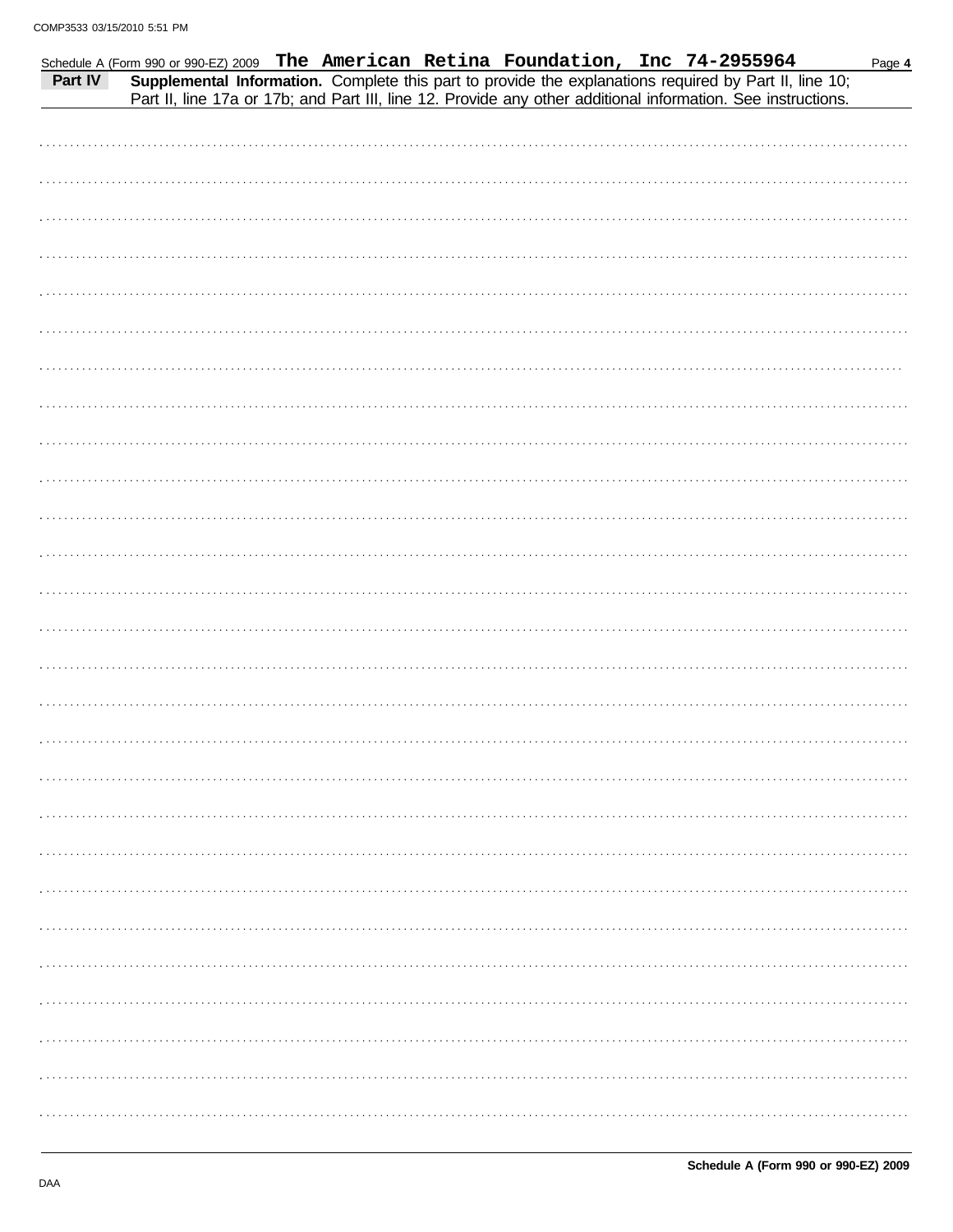**(Form 990, 990-EZ,**

## **Schedule of Contributors Schedule B**

**or 990-PF)** u **Attach to Form 990, 990-EZ, or 990-PF.**

## **2009**

**Employer identification number**

Department of the Treasury Internal Revenue Service **Name of the organization**

#### **The American Retina Foundation, Inc 74-2955964**

**Organization type** (check one):

| Filers of:         | Section:                                                                    |
|--------------------|-----------------------------------------------------------------------------|
| Form 990 or 990-EZ | $\vert$ <b>X</b> 501(c)(<br>3 ) (enter number) organization                 |
|                    | $4947(a)(1)$ nonexempt charitable trust not treated as a private foundation |
|                    | 527 political organization                                                  |
| Form 990-PF        | $501(c)(3)$ exempt private foundation                                       |
|                    | 4947(a)(1) nonexempt charitable trust treated as a private foundation       |
|                    | $501(c)(3)$ taxable private foundation                                      |
|                    |                                                                             |

Check if your organization is covered by the **General Rule** or a **Special Rule. Note.** Only a section 501(c)(7), (8), or (10) organization can check boxes for both the General Rule and a Special Rule. See instructions.

#### **General Rule**

For an organization filing Form 990, 990-EZ, or 990-PF that received, during the year, \$5,000 or more (in money or property) from any one contributor. Complete Parts I and II.

#### **Special Rules**

For a section 501(c)(3) organization filing Form 990 or 990-EZ that met the 33 1/3% support test of the regulations under **X** sections 509(a)(1) and 170(b)(1)(A)(vi), and received from any one contributor, during the year, a contribution of the greater of **(1)** \$5,000 or **(2)** 2% of the amount on (i) Form 990, Part VIII, line 1h or (ii) Form 990-EZ, line 1. Complete Parts I and II.

educational purposes, or the prevention of cruelty to children or animals. Complete Parts I, II, and III. For a section 501(c)(7), (8), or (10) organization filing Form 990 or 990-EZ that received from any one contributor, during the year, aggregate contributions of more than \$1,000 for use exclusively for religious, charitable, scientific, literary, or

For a section 501(c)(7), (8), or (10) organization filing Form 990 or 990-EZ that received from any one contributor, during the year, contributions for use exclusively for religious, charitable, etc., purposes, but these contributions did not aggregate to more than \$1,000. If this box is checked, enter here the total contributions that were received during the year for an exclusively religious, charitable, etc., purpose. Do not complete any of the parts unless the **General Rule** applies to this organization because it received nonexclusively religious, charitable, etc., contributions of \$5,000 or more during the year . . . . . . . . . . . . . . . . . . . . . . . . . . . . . . . . . . . . . . . . . . . . . . . . . . . . . . . . . . . . . . . . . . . . . . . . . . . . . . . . . . . . . . . . . . . . \$ . . . . . . . . . . . . . . . . . . . . . . . .

990-EZ, or 990-PF), but it **must** answer "No" on Part IV, line 2 of its Form 990, or check the box in the heading of its Form 990-EZ, or on line 2 of its Form 990-PF, to certify that it does not meet the filing requirements of Schedule B (Form 990, 990-EZ, **Caution.** An organization that is not covered by the General Rule and/or the Special Rules does not file Schedule B (Form 990, or 990-PF).

**For Privacy Act and Paperwork Reduction Act Notice, see the Instructions for Form 990, 990-EZ, or 990-PF.**

**Schedule B (Form 990, 990-EZ, or 990-PF) (2009)**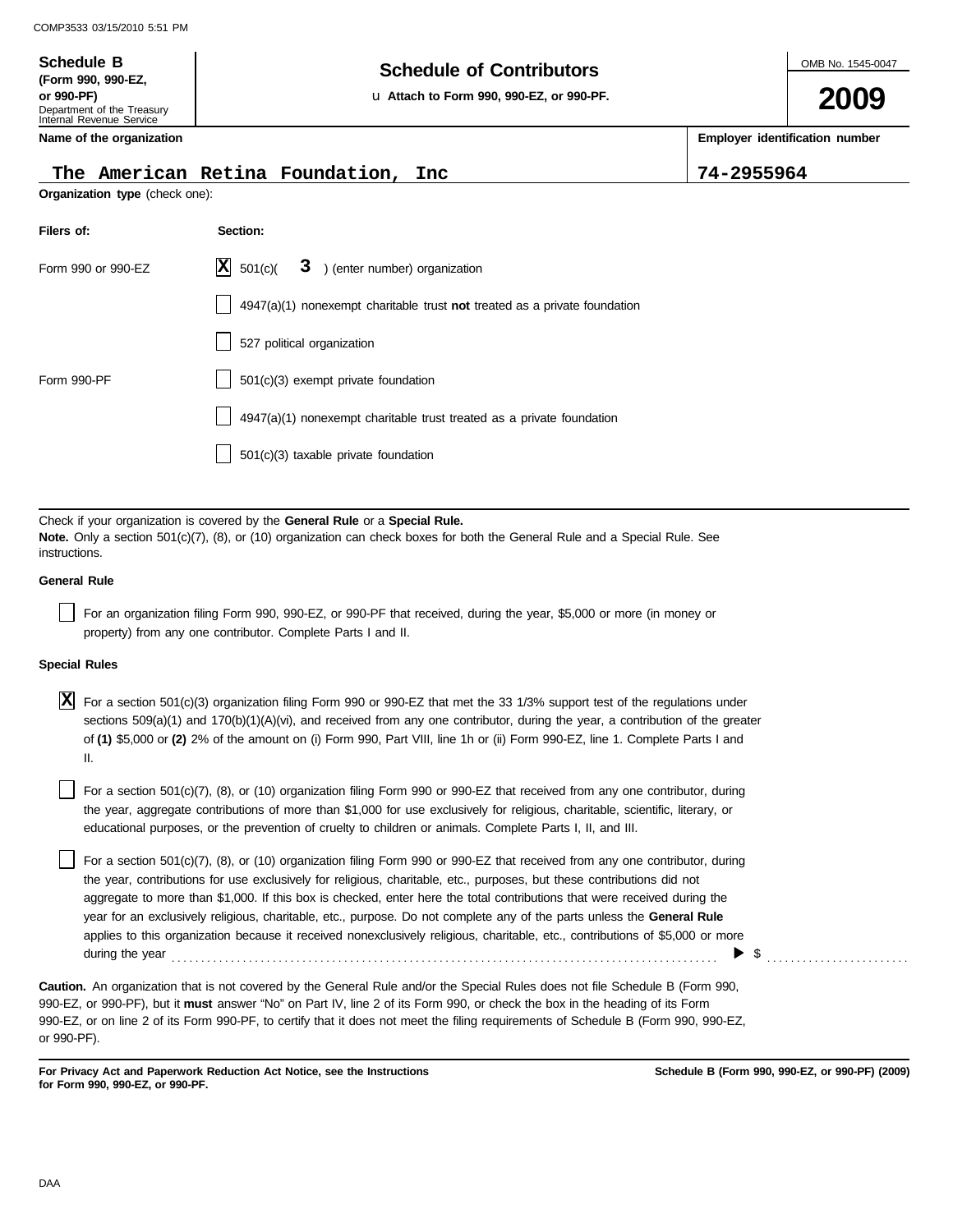Schedule B (Form 990, 990-EZ, or 990-PF) (2009)

Page 1 of 1 of Part I

|  | The American Retina Foundation, I |  |
|--|-----------------------------------|--|

**Name of organization Employer identification number The American Retina Foundation, Inc 74-2955964**

**Part I Contributors** (see instructions)

| (a)        | (b)                                                                                                                              | (c)                                   | (d)                                                                                                   |
|------------|----------------------------------------------------------------------------------------------------------------------------------|---------------------------------------|-------------------------------------------------------------------------------------------------------|
| No.        | Name, address, and ZIP + 4                                                                                                       | <b>Aggregate contributions</b>        | Type of contribution                                                                                  |
| $\cdot$ 1. | American Soc. of Retina Specialists<br>attn: Cordie Miller<br><b>PMB #16A</b><br>2485 Notre Dame Blvd, #370<br>CA 95928<br>Chico | 19,300<br>$\mathsf S$                 | Χ<br>Person<br>Payroll<br><b>Noncash</b><br>(Complete Part II if there is<br>a noncash contribution.) |
| (a)        | (b)                                                                                                                              | (c)                                   | (d)                                                                                                   |
| No.        | Name, address, and ZIP + 4                                                                                                       | Aggregate contributions               | Type of contribution                                                                                  |
|            |                                                                                                                                  |                                       | Person<br>Payroll<br><b>Noncash</b><br>(Complete Part II if there is<br>a noncash contribution.)      |
| (a)        | (b)                                                                                                                              | (c)                                   | (d)                                                                                                   |
| No.        | Name, address, and ZIP + 4                                                                                                       | <b>Aggregate contributions</b>        | Type of contribution                                                                                  |
|            |                                                                                                                                  |                                       | Person<br>Payroll<br><b>Noncash</b><br>(Complete Part II if there is<br>a noncash contribution.)      |
| (a)<br>No. | (b)<br>Name, address, and ZIP + 4                                                                                                | (c)<br><b>Aggregate contributions</b> | (d)<br>Type of contribution                                                                           |
|            |                                                                                                                                  | $\$\quad$                             | Person<br>Payroll<br><b>Noncash</b><br>(Complete Part II if there is<br>a noncash contribution.)      |
| (a)        | (b)                                                                                                                              | (c)                                   | (d)                                                                                                   |
| No.        | Name, address, and ZIP + 4                                                                                                       | <b>Aggregate contributions</b>        | Type of contribution                                                                                  |
| .          |                                                                                                                                  | $\frac{1}{2}$                         | Person<br>Payroll<br><b>Noncash</b><br>(Complete Part II if there is<br>a noncash contribution.)      |
| (a)        | (b)                                                                                                                              | (c)                                   | (d)                                                                                                   |
| No.        | Name, address, and ZIP + 4                                                                                                       | <b>Aggregate contributions</b>        | Type of contribution                                                                                  |
|            |                                                                                                                                  | \$                                    | Person<br>Payroll<br>Noncash<br>(Complete Part II if there is<br>a noncash contribution.)             |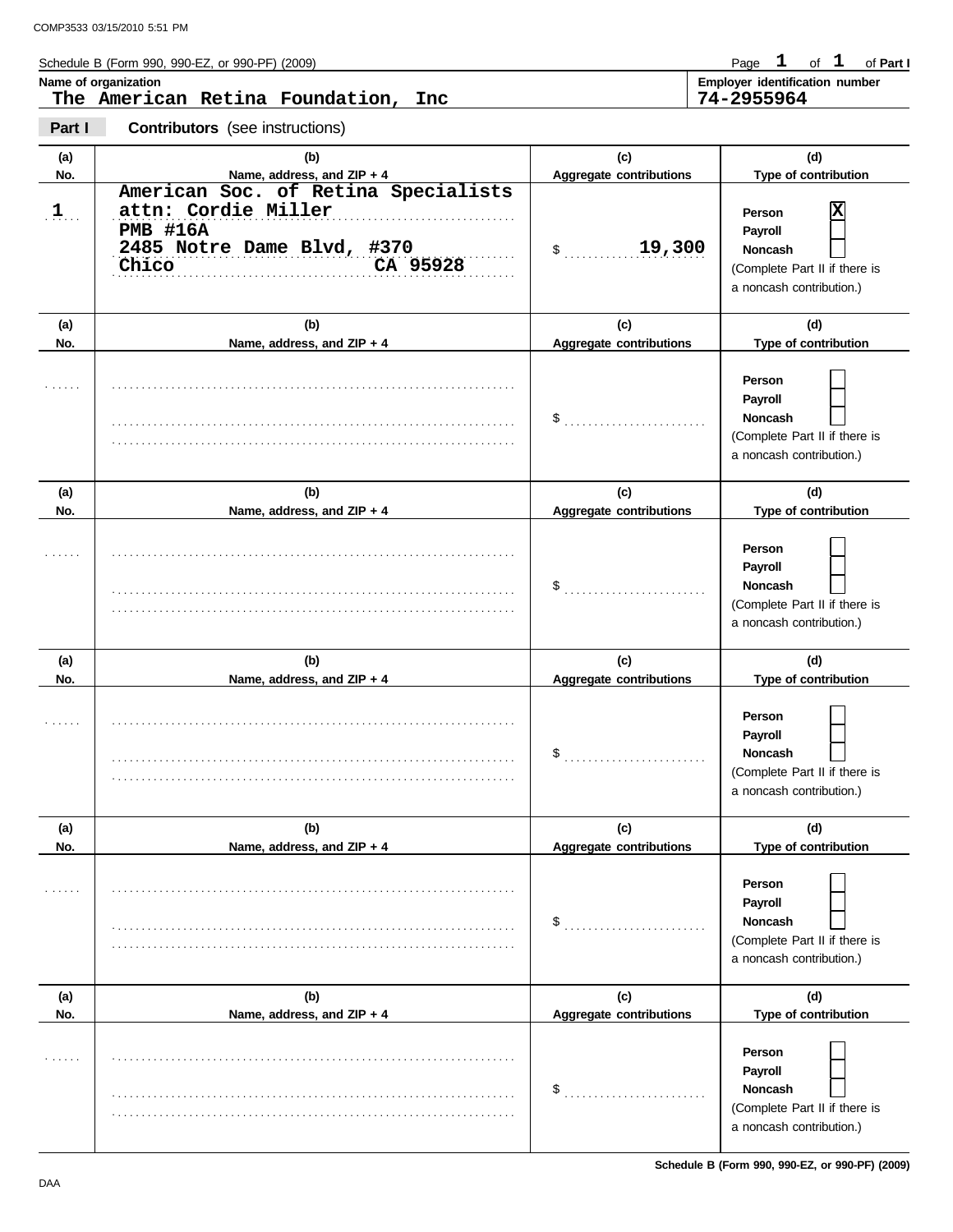FYE: 12/31/2009

#### **Statement 1 - Form 990-EZ, Part I, Line 8 - Other Revenue**

| Amount |
|--------|
| 1,455  |
| 1,455  |
|        |

#### **Statement 2 - Form 990-EZ, Part I, Line 16 - Other Expenses**

| Description                | Amount        |  |
|----------------------------|---------------|--|
| Expenses                   | \$            |  |
| Office supplies            | 45            |  |
| ASRS meeting               | 18,102        |  |
| Bank charges               | 611           |  |
| Board meeting              | 1,781         |  |
| Contributions              | 1,137         |  |
| Macular degeneration       | 3,980         |  |
| Marketing                  | 1,081         |  |
| Marketing                  | 5,573         |  |
| Postage & shipping         | 1,825         |  |
| Prudler retina research    | 17,000        |  |
| Recognition books, plaques | 2,525         |  |
| Small grants program       | 131,500       |  |
| Stationary                 | 154           |  |
| Telephone                  | 667           |  |
| Travel                     | 33            |  |
| Total                      | \$<br>186,014 |  |

| Statement 3 - Form 990-EZ, Part II, Line 24 - Other Assets |  |                      |  |                |  |  |
|------------------------------------------------------------|--|----------------------|--|----------------|--|--|
| Description                                                |  | Beginning<br>of Year |  | End of<br>Year |  |  |
| Less Accumulated Depreciation                              |  | 4,013<br>4,013       |  | 4,013<br>4,013 |  |  |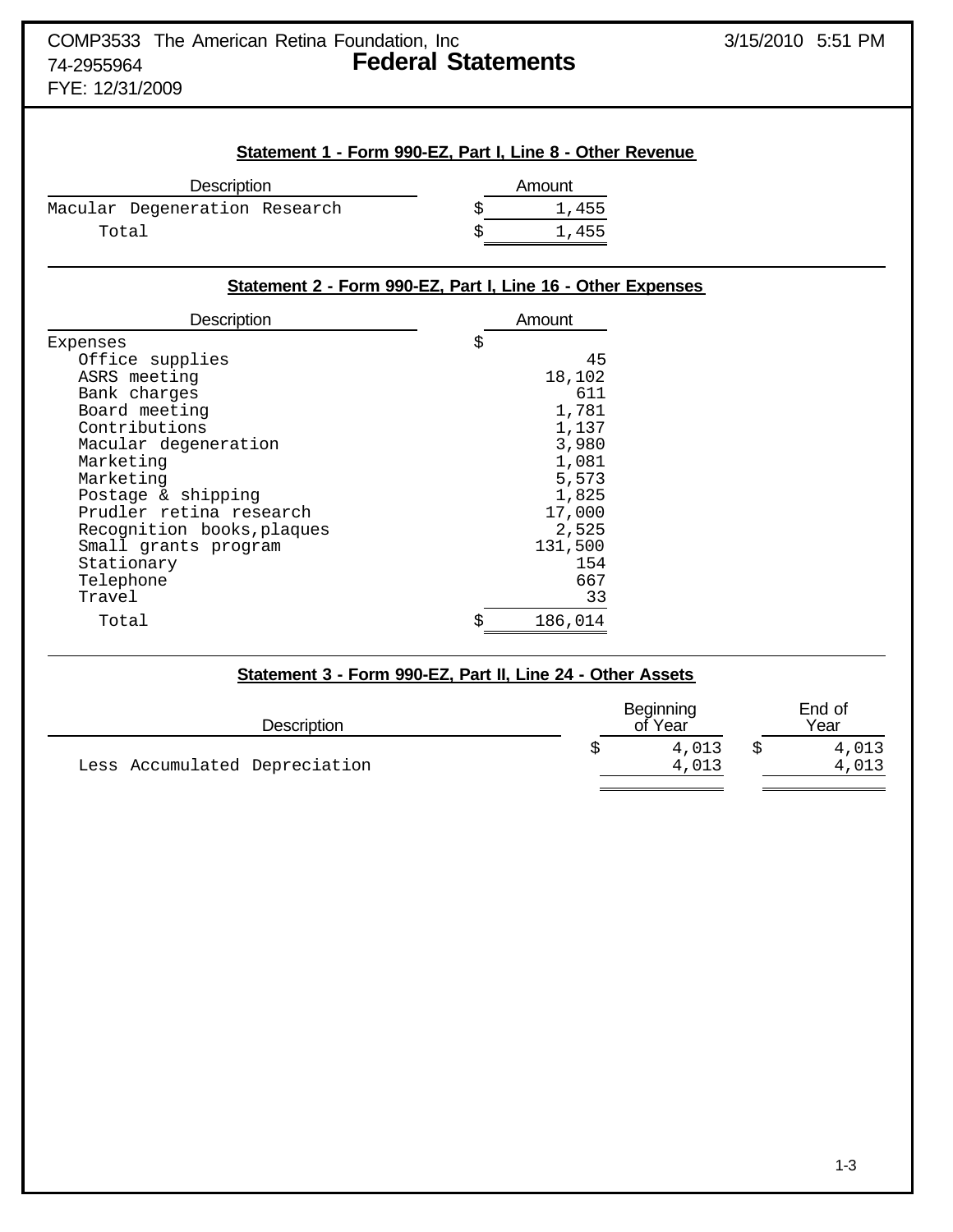COMP3533 The American Retina Foundation, Inc  $3/15/2010$  5:51 PM 74-2955964 **Federal Statements**

FYE: 12/31/2009

#### **Statement 4 - Form 990-EZ, Part III - Organization's Primary Exempt Purpose**

**Description** 

The purpose or purposes for which the American Retina Foundation is organized are as follows:

A. To operate exclusively for the benefit of the American Retina Foundation, a section 501(c)(3) charitable nonprofit organization; B. To receive and administer property acquired by gift, grant, purchase or otherwise for educational, scientific and charitable purposes; C. To make grants or other payments to the American Retina Foundation; and D. At all times and within such purposes, to operate exclusively for charitable, educational and scientific purposes within the meaning of section  $501(c)(3)$  of the Internal Revenue Code of 1986, and to transact such other business as may be permitted corporations exempt from tax under section  $501(c)(3)$  of the code.

#### **Statement 5 - Form 990-EZ, Part III, Line 28 - Statement of Program Service Accomplishments**

#### **Description**

The American Retina Foundation is a charitable foundation formed by the Vitreous Society, which is the largest organization of vitreoretinal specialists in the world. The foundation is dedicated to the education of the public in retina and vitreous disorders; to the continuin medical education of the vitreoretinal specialists in the United States and throughout the world; and to the promotion of research for new or more effective medical treatments and surgery for retina and vitreous diseases. The American Retina Foundation is dedicated to education and the fight to prevent blindness in the United States and throughout the world.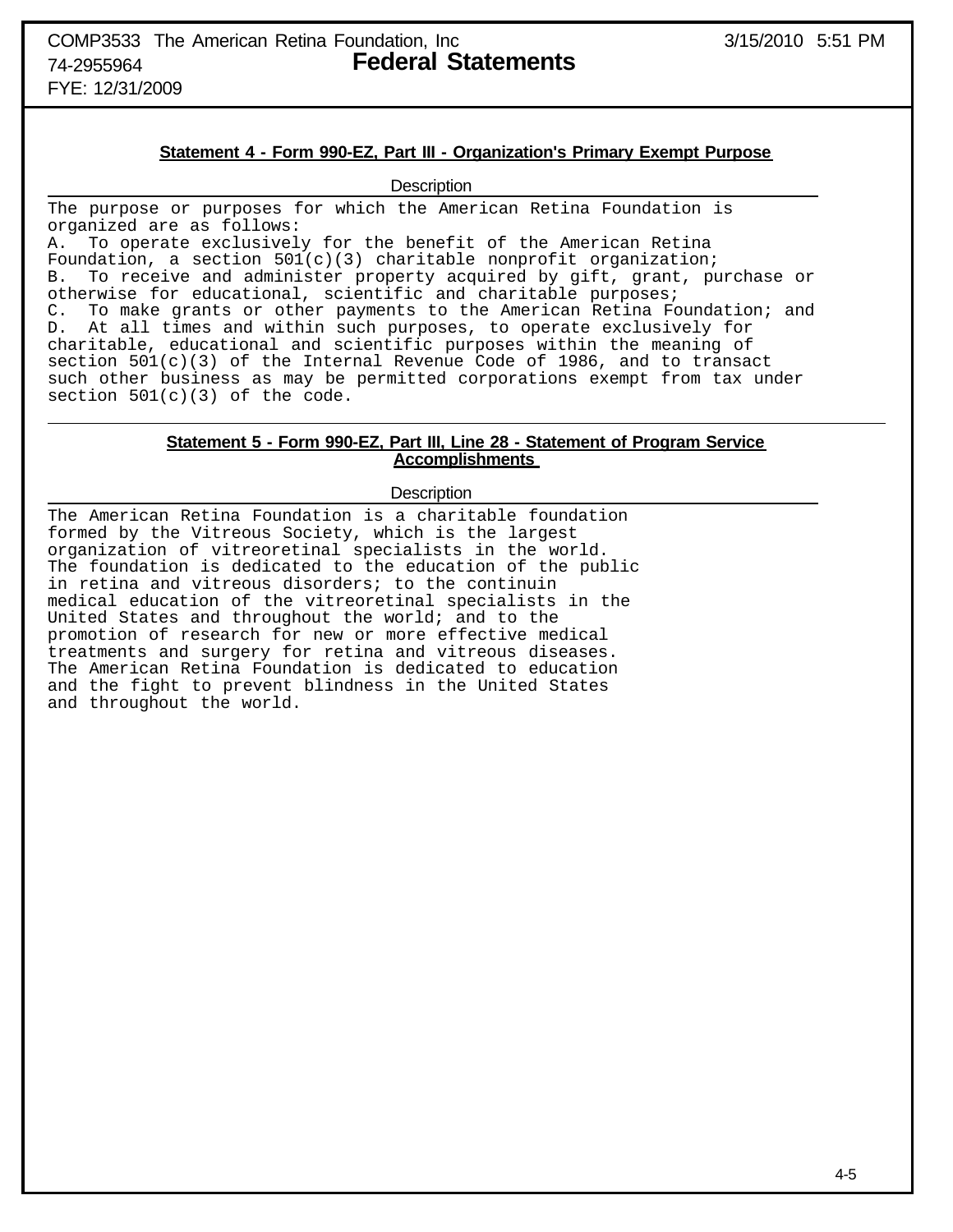## COMP3533 The American Retina Foundation, Inc 03/15/2010 5:51 PM 74-2955964 **Federal Asset Report**

# FYE: 12/31/2009 **Indirect Depreciation**

Date Bus Sec Basis<br>In Service Cost % 179 Bonus for Dep Asset Description In Service Cost % 179 Bonus for Depr PerConv Meth Prior Current **Prior MACRS:** 1 Credit card machine 2/12/01 950 950 950 5 HY 200DB 950 0<br>2 Computer 11/18/00 3,063 950 950 950 950 950 950 0 5 HY 200DB 4,013 4,013 4,013 0 **Grand Totals 4,013** 4,013 4,013 4,013 **1,013 1,013 1,013 1,013 1,013 1,013 1,013 1,013 1,013 1,013 1,013 1,013 1,013 1,013 1,013 1,013 1,013 1,013 1,013 1,013 1,013 1,013 1,01 Less: Dispositions and Transfers**  $\hspace{1.6cm}0\hspace{1.6cm}0\hspace{1.6cm}0\hspace{1.6cm}0\hspace{1.6cm}0$ **Less: Start-up/Org Expense** 0 0 0 0 **Net Grand Totals 4,013** 4,013 4,013 4,013 **4,013** 4,013 4,013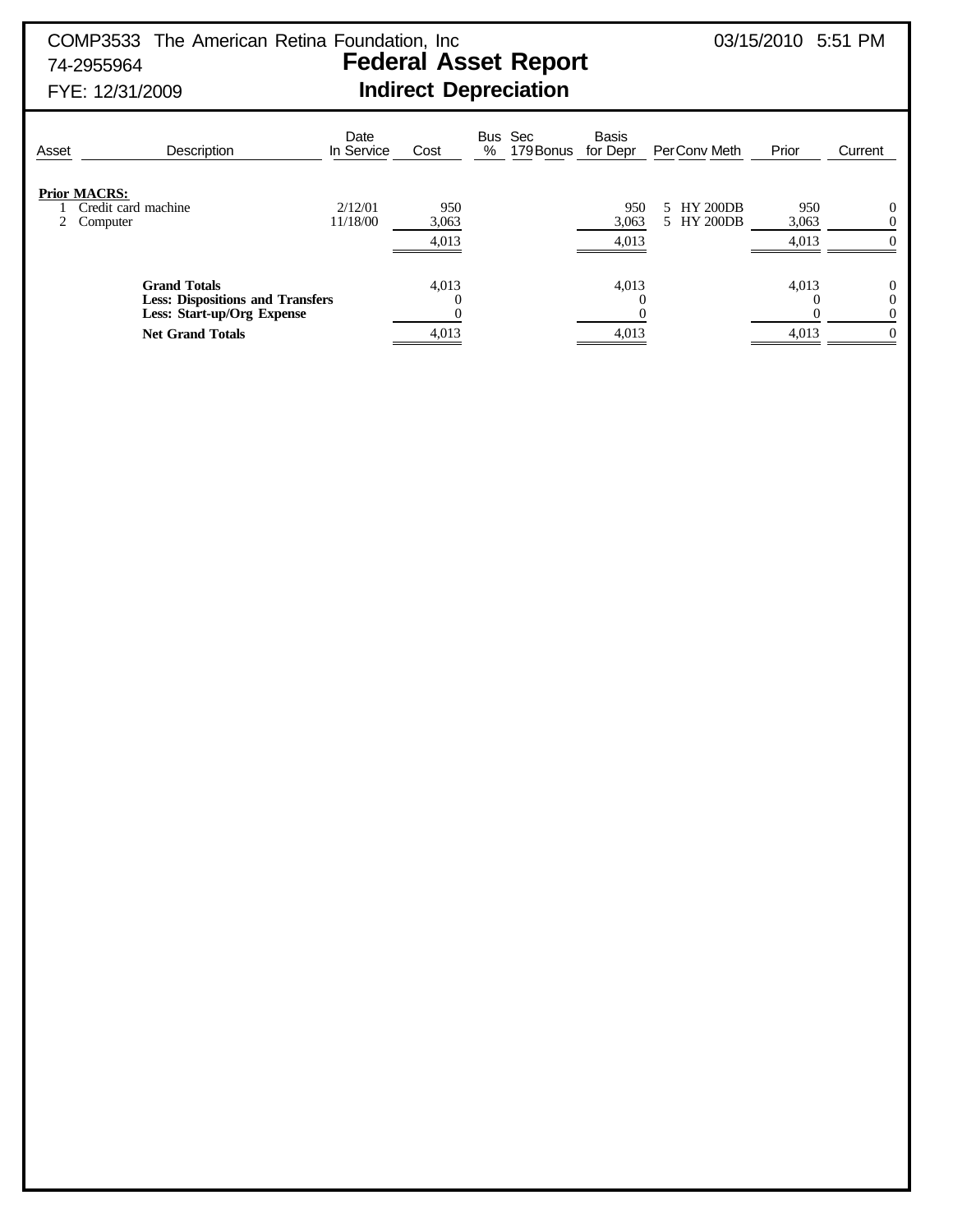COMP3533 The American Retina Foundation, Inc  $03/15/2010$  5:51 PM 74-2955964 **State Asset Report**

# FYE: 12/31/2009 **Indirect Depreciation**

| Asset | Description                                                                                               | Date<br>In Service  | Cost                  | <b>Basis</b><br>for Depr | <b>State</b><br>Prior | <b>State</b><br>Current | Federal<br>Current | <b>Difference</b><br>Fed - State |
|-------|-----------------------------------------------------------------------------------------------------------|---------------------|-----------------------|--------------------------|-----------------------|-------------------------|--------------------|----------------------------------|
|       | <b>Prior MACRS:</b><br>Credit card machine<br>Computer                                                    | 2/12/01<br>11/18/00 | 950<br>3,063<br>4,013 | 950<br>3,063<br>4,013    | 950<br>3,063<br>4,013 | 0                       |                    | 0                                |
|       | <b>Grand Totals</b><br><b>Less: Dispositions</b><br>Less: Start-up/Org Expense<br><b>Net Grand Totals</b> |                     | 4,013<br>0<br>4,013   | 4,013<br>4.013           | 4,013<br>4.013        | $\theta$<br>0           |                    | 0<br>0<br>$\Omega$               |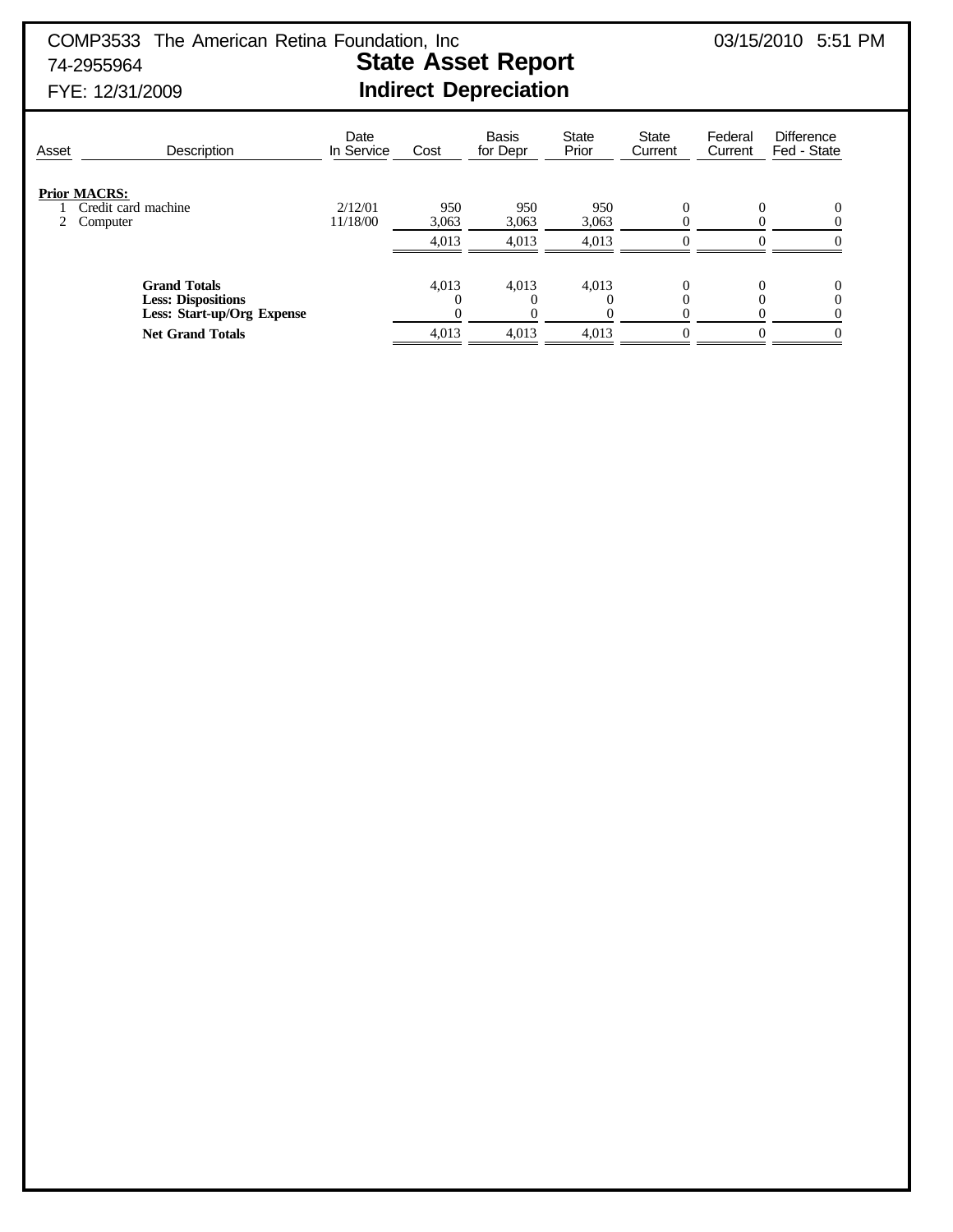COMP3533 The American Retina Foundation, Inc  $03/15/2010$  5:51 PM 74-2955964 **AMT Asset Report**

FYE: 12/31/2009 **Indirect Depreciation**

| Asset | <b>Description</b>                                                                        | Date<br>In Service  | Cost                  | Bus Sec<br>179 Bonus<br>% | <b>Basis</b><br>for Depr | Per Conv Meth            | Prior                 | Current                          |
|-------|-------------------------------------------------------------------------------------------|---------------------|-----------------------|---------------------------|--------------------------|--------------------------|-----------------------|----------------------------------|
|       | <b>Prior MACRS:</b><br>Credit card machine<br>2 Computer                                  | 2/12/01<br>11/18/00 | 950<br>3,063<br>4,013 |                           | 950<br>3,063<br>4,013    | 5 HY 150DB<br>5 HY 150DB | 950<br>3,063<br>4,013 | 0<br>$\Omega$                    |
|       | <b>Grand Totals</b><br><b>Less: Dispositions and Transfers</b><br><b>Net Grand Totals</b> |                     | 4,013<br>4,013        |                           | 4,013<br>4,013           |                          | 4,013<br>4,013        | $\Omega$<br>$\Omega$<br>$\Omega$ |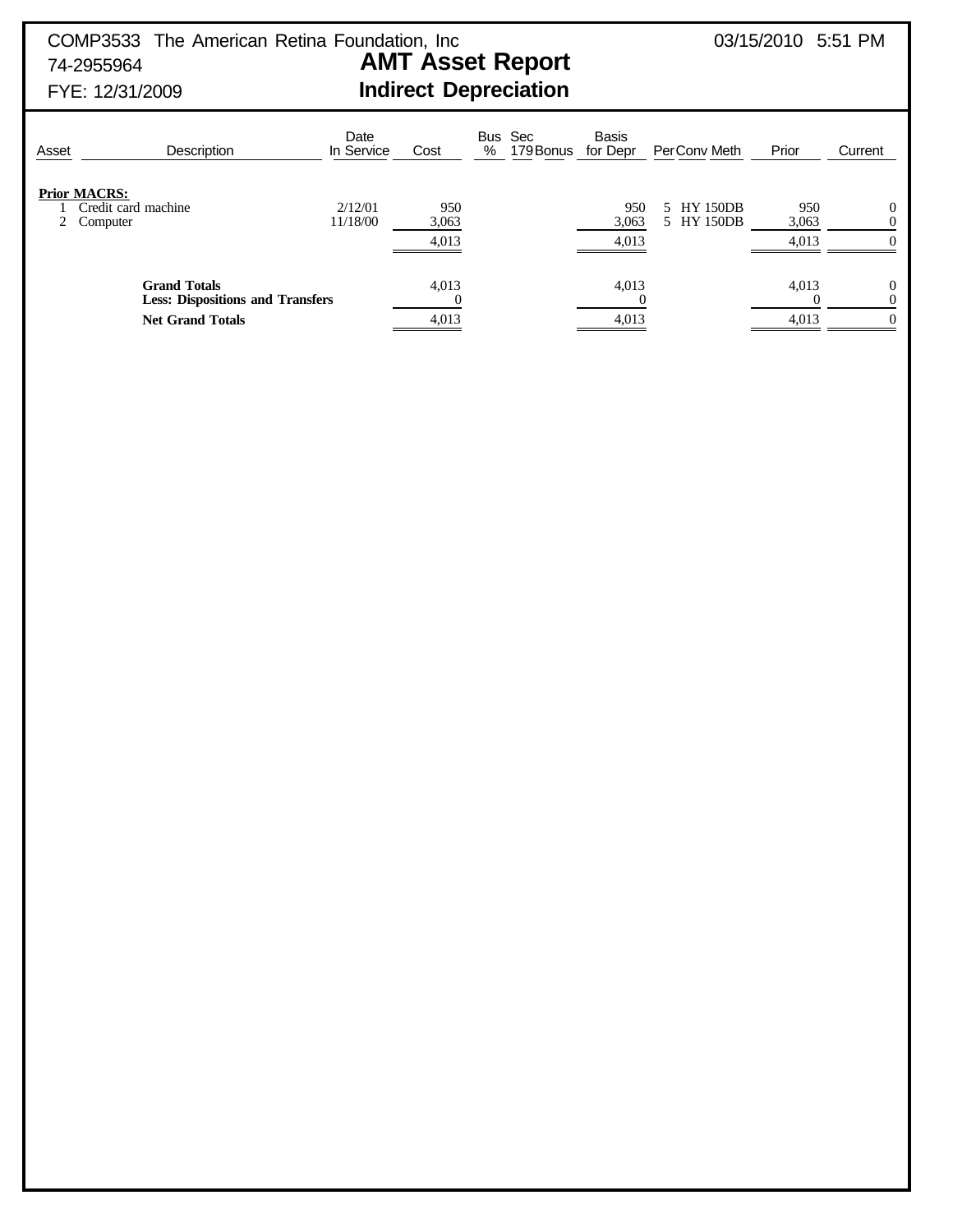| COMP3533 The American Retina Foundation, Inc<br><b>Depreciation Adjustment Report</b><br>74-2955964<br><b>All Business Activities</b><br>FYE: 12/31/2009 |                              |                           |                                 |                                                        |                                                          | 03/15/2010 5:51 PM                               |
|----------------------------------------------------------------------------------------------------------------------------------------------------------|------------------------------|---------------------------|---------------------------------|--------------------------------------------------------|----------------------------------------------------------|--------------------------------------------------|
| Form                                                                                                                                                     |                              | Unit Asset                | Description                     | Tax                                                    | AMT                                                      | AMT<br>Adjustments/<br>Preferences               |
|                                                                                                                                                          |                              | <b>MACRS Adjustments:</b> |                                 |                                                        |                                                          |                                                  |
| Page 1<br>Page 1                                                                                                                                         | $\mathbf{1}$<br>$\mathbf{1}$ | $\frac{1}{2}$             | Credit card machine<br>Computer | $\boldsymbol{0}$<br>$\boldsymbol{0}$<br>$\overline{0}$ | $\boldsymbol{0}$<br>$\boldsymbol{0}$<br>$\boldsymbol{0}$ | $\mathbf{0}$<br>$\boldsymbol{0}$<br>$\mathbf{0}$ |
|                                                                                                                                                          |                              |                           |                                 |                                                        |                                                          |                                                  |
|                                                                                                                                                          |                              |                           |                                 |                                                        |                                                          |                                                  |
|                                                                                                                                                          |                              |                           |                                 |                                                        |                                                          |                                                  |
|                                                                                                                                                          |                              |                           |                                 |                                                        |                                                          |                                                  |
|                                                                                                                                                          |                              |                           |                                 |                                                        |                                                          |                                                  |
|                                                                                                                                                          |                              |                           |                                 |                                                        |                                                          |                                                  |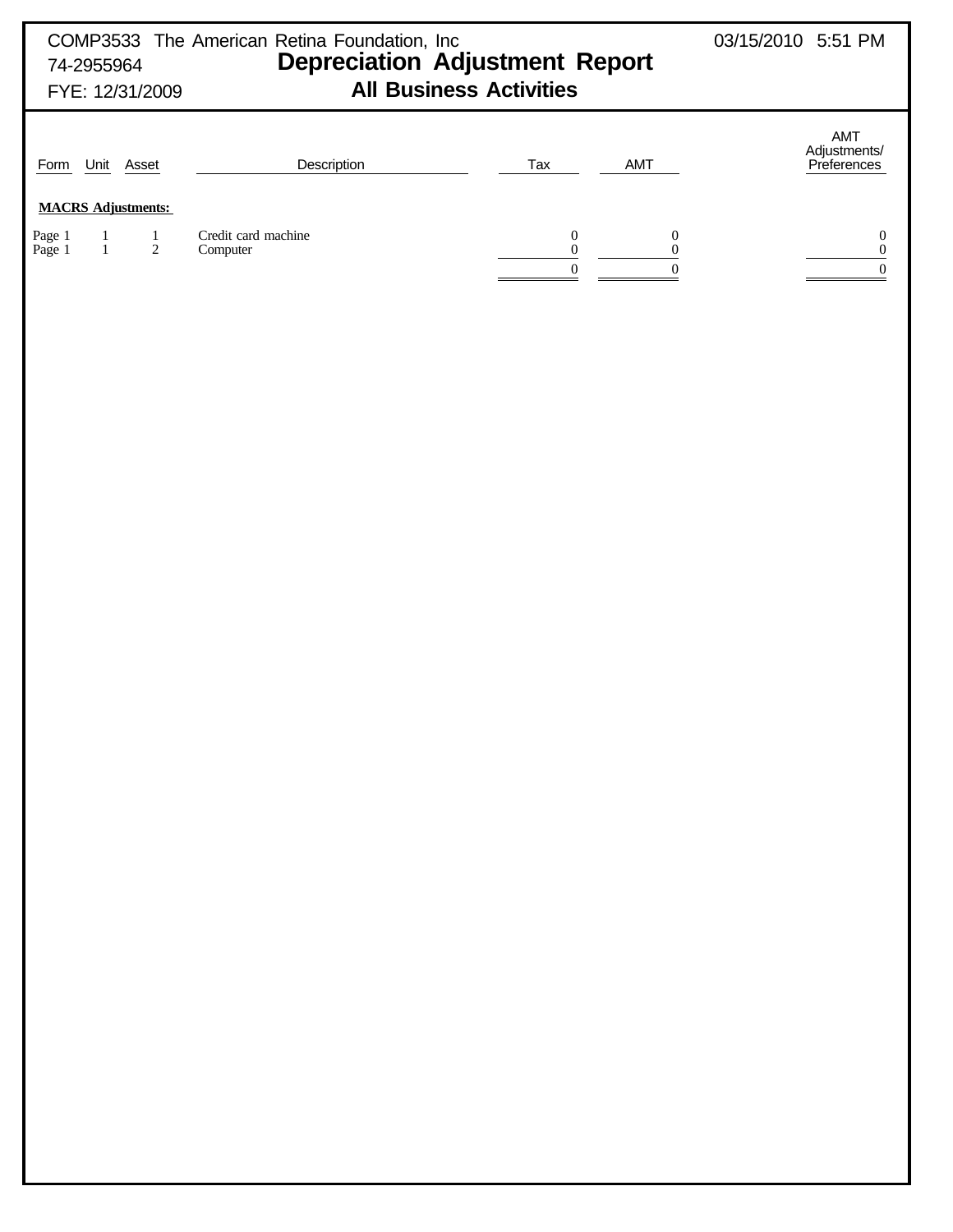## COMP3533 The American Retina Foundation, Inc  $03/15/2010$  5:51 PM 74-2955964 **Future Depreciation Report FYE: 12/31/10** FYE: 12/31/2009 **Indirect Depreciation** Date In<br>Service Asset **Description** Description **Service** Cost Tax AMT

|--|

|   | Prior MACRS:                    |                     |              |  |
|---|---------------------------------|---------------------|--------------|--|
| ↑ | Credit card machine<br>Computer | 2/12/01<br>11/18/00 | 950<br>3,063 |  |
|   |                                 |                     | 4,013        |  |
|   | <b>Grand Totals</b>             |                     | 4,013        |  |